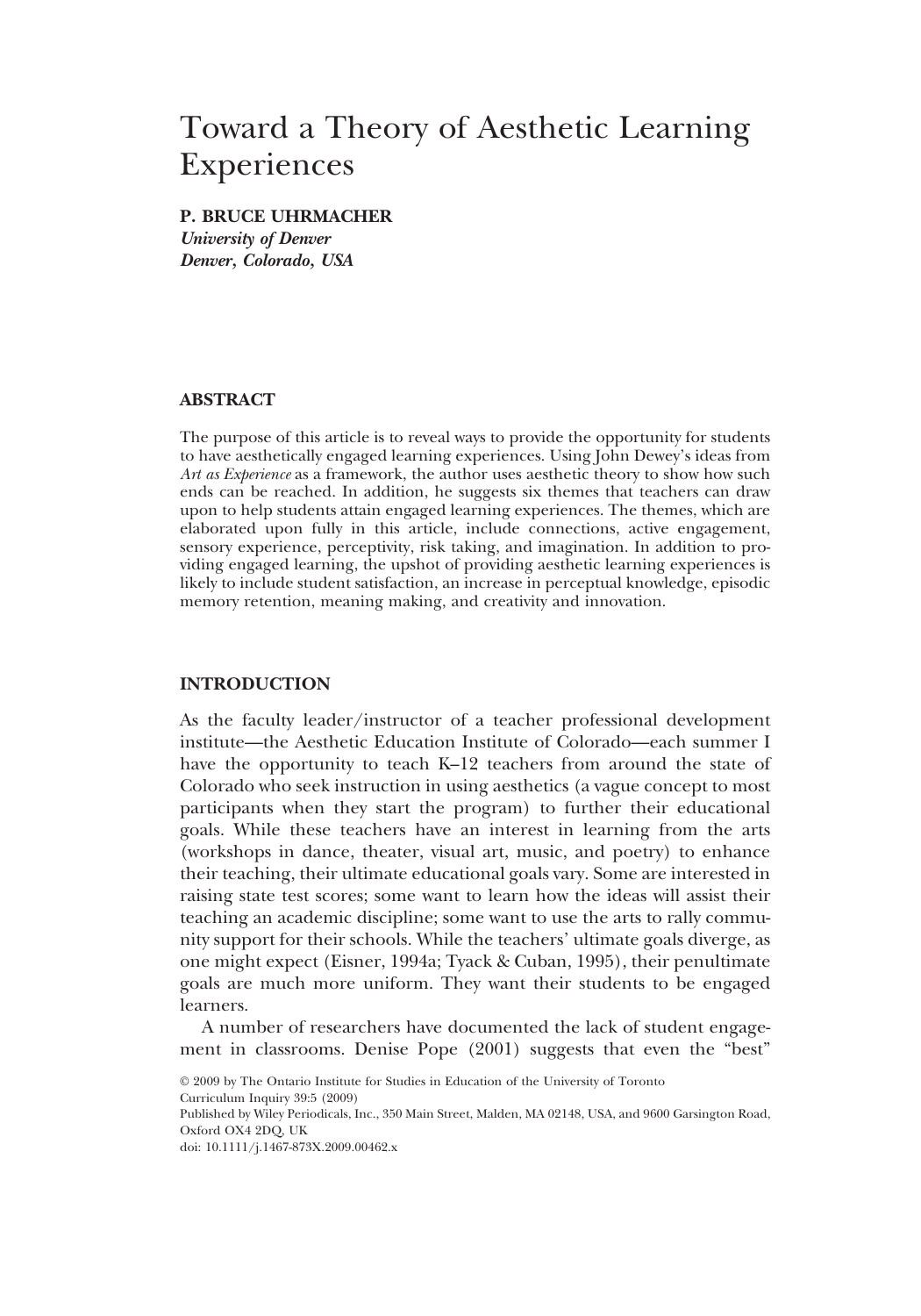students are "doing school": "They realize that they are caught in a system where achievement depends more on 'doing'—going through the correct motions—than on learning and engaging with the curriculum" (p. 4). This point has been echoed in various ways over the years (Goodlad, 1984; Powell, Farrar, & Cohen, 1985). Elliot Eisner (2005) suggests that inasmuch as educators want to provide occasions for excitement, satisfaction, and meaning, they ought to focus on "degrees of engagement students display in the classroom" rather than test scores. Jennifer Fredricks, Phyllis Blumenfeld, and Alison Paris (2004) in their review of the literature on engagement point out that despite various definitions (behavioral, emotional, and cognitive) and measures, which in their view needs further examination and synthesis, "engagement is associated with positive academic outcomes, including achievement and persistence in schools" (p. 87).

What, then, can we do to get all students engaged in classrooms? The purpose of this article is to present a set of ideas derived from the arts to assist educators in providing all students with enriched or aesthetically engaging learning experiences regardless of the ultimate aims desired. Whether aiming toward ideals set out in a core knowledge school or a progressive school, teachers are in a position to help students turn their ordinary learning experiences into aesthetic ones. The upshot of this transformation is "deep" (Wong, 2007) or aesthetic engagement.

# **A PRAGMATIC LENS AND RELATED THEORIES**

The ideas contained herein may be called pragmatic for several reasons. To begin with, the educational, the aesthetic, and the general philosophical traditions to which I reach for ideas stem from proclaimed pragmatists such as John Dewey (1934, 1938), Cornel West (1989), Richard Shusterman (1992), and Thomas Alexander (1987). In addition, although they may not refer to themselves as pragmatists, the following from whom I have gleaned much about aesthetic experiences do have pragmatic leanings inasmuch as each has an intellectual debt to John Dewey's ideas: Eisner (1985), Jim Garrison (1997), Maxine Greene (1995), and Philip Jackson (1998).

I choose the pragmatic tradition (more often referred to as "progressive" in the field of education) because of its holistic and pluralistic outlook (Dewey, 1934); its emphasis on hope (Greene, 1995; West, 1989); its central categories of education, democracy, and art as tools for creating a better world (Dewey, 1934; Greene, 1995); its offering of an epistemological narrative that provides a view of knowledge that embraces the arts (Eisner, 1994b); its upholding of criticism as a viable means to understanding (Eisner, 1997); its concern with care and connections between and among people and curriculum (Garrison, 1997; Noddings, 2005); its critique of examining art as high and low (Dewey, 1934); and its view of art as some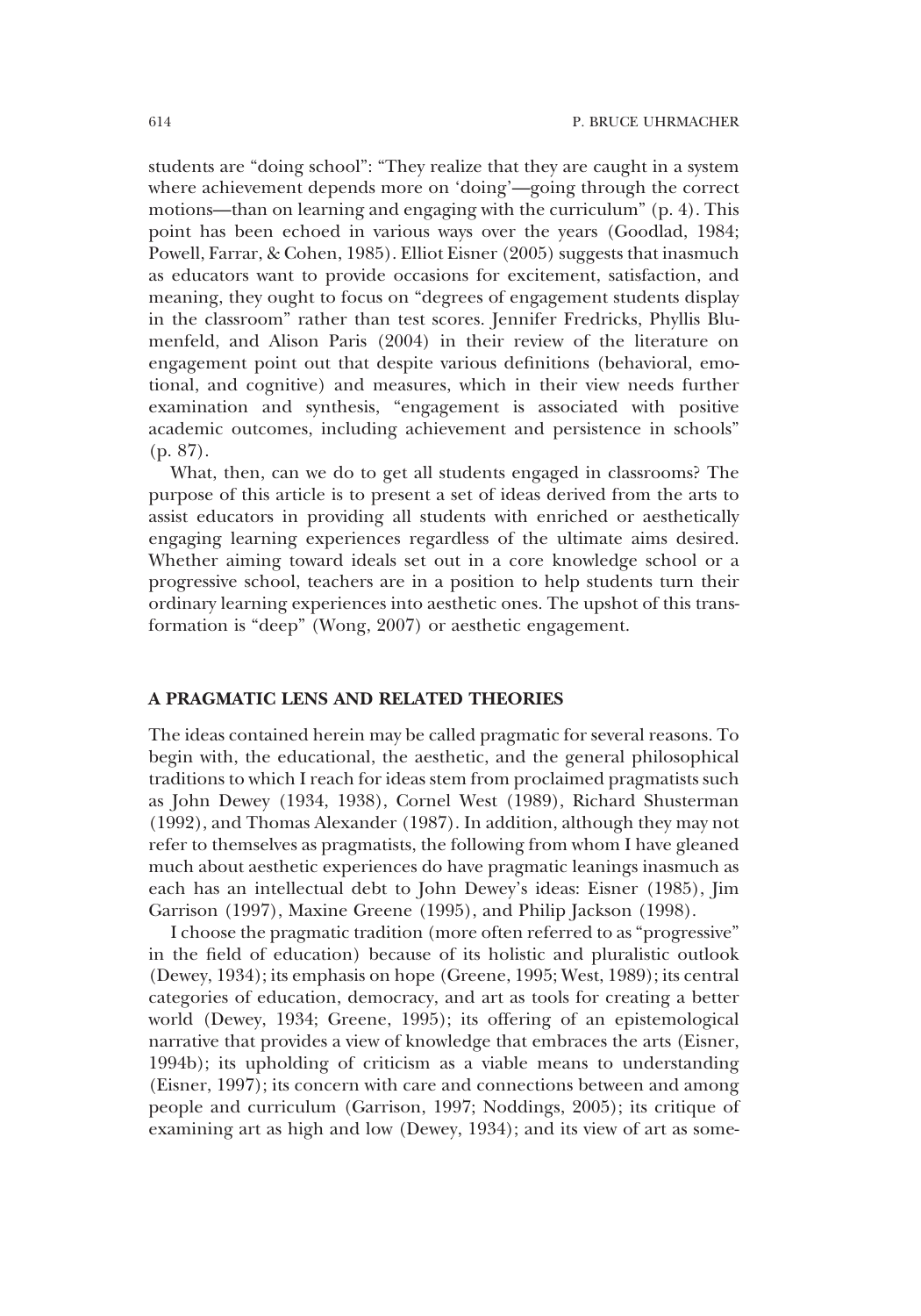thing relational and process oriented (Dewey, 1934). My aim, in a pragmatic sense, is to use the tradition, current writers, and Dewey's ideas as I interpret them toward educational ends.

There are, of course, various ways to provide engaged learning experiences for students in classrooms. Constructivists as well as those who embrace authentic pedagogy, for example, both aim for engaged forms of learning. In her work on "critical exploration," for example, Eleanor Duckworth (2006) has provided educators with important tools for cognitively engaging students through the constructivist lens of having teachers set up engaging learning activities, understand children's understanding, and ask significant questions as a way to provoke learning. While it is a matter for future research to see in what ways aesthetic learning experiences may be utilized alongside constructivists' ideas (Duckworth and others [Phillips, 2000]), I think they are complementary. In fact, I would suggest that students in the classrooms of well-prepared constructivist teachers are aesthetically engaged in the same way scientists (Eisner & Powell, 2002; Girod, Rau, & Schepige, 2003) and others who are invested in and connected to the tasks at hand are engaged.

The above suggestion could also be said about Fred Newmann's authentic pedagogy and aesthetic learning experiences in that when one is authentically engaged one is undergoing an aesthetic experience. Bruce King, Fred Newmann, and Dana Carmichael (2009) argue that authentic pedagogy—tasks that connect to students' lives—can be provided by paying attention to three criteria: 1) construction of knowledge (organizing, interpreting, evaluating, or synthesizing prior knowledge to solve new problems), 2) through disciplined inquiry, 3) to produce discourse, products, and performances that have meaning beyond success in school.

Because there are two established modes of pedagogy, among others, that aim to provide engaged learning in classrooms, the question arises as to why one more approach is needed. In my view, it is not a matter of embracing one approach or another. Teachers confronted with practical decisions (Connelly, 2008) ought to borrow eclectically (Schwab,  $1972$ )<sup>1</sup> from constructivism, authentic pedagogy, and aesthetic learning experiences when needed. Duckworth's critical exploration provides an excellent way to engage students in problem solving, but some teachers do not have the time or inclination to change their pedagogical approaches to implement these ideas—a charge leveled at constructivism generally. The ideas outlined in this article would modestly reform but not necessarily revolutionize the way many teachers teach, although they might (Cuban, 1993). Newmann's authentic pedagogy also offers teachers excellent ideas on how cognitively to engage students in classrooms, but I agree with Laurance Splitter (2009), who pointed out that the third criterion of finding relevance outside of the classroom is one form of connecting students to content, but there are other ways to make education meaningful. The ideas in this article point out such ways to make education meaningful. Finally,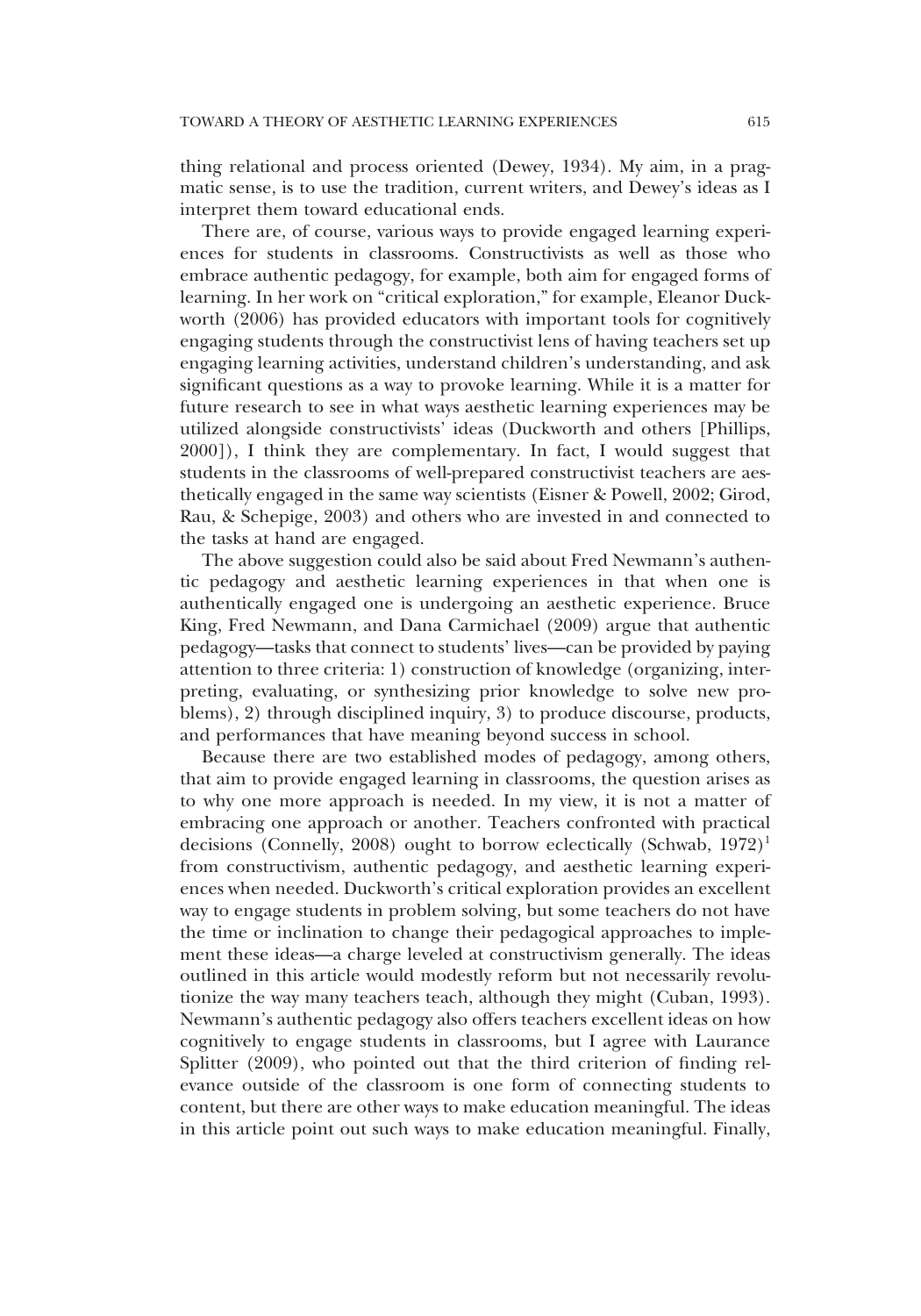constructivist and authentic pedagogy educators tend to focus on cognitive engagement, and while they may agree with Dewey's holistic approach to education, they often fail to emphasize it. The ideas presented here include, but are not limited to, cognitive engagement.

# **RELATED RESEARCH**

There are a number of researchers who have employed Dewey's aesthetic ideas as a way to understand teaching and curriculum. A sampling of current research reveals that some writers discuss Dewey's aesthetic ideas in relation to teaching, whether that be related to preservice education (Augustine & Zoss, 2006), professional development (Meadows, 2006), or teaching and curriculum more broadly defined (Simpson, Jackson, & Aycock, 2005; Wang, 2001). And there have been a number of writers who have contrasted Dewey's artistic ideas for education with other major thinkers who have also applied art to education generally. A few include the contrasting of Dewey with Friedrich Schiller and Herbert Read (Smith, 2005), with Lev Vygotsky and Rudolph Steiner (Booyeun, 2004), and with curricularist David Hawkins (Featherstone & Featherstone, 2002).

Some have focused on Dewey's aesthetic ideas in relation to specific academic disciplines such as art education (Aguirre, 2004; Van Camp, 2004); language arts (Augustine & Zoss, 2006; Faust, 2001); science education (Girod & Wong, 2002; Jakobson & Wickman, 2008; Pugh & Girod, 2007); and social studies (Singer-Gabella, 1995). Among these writers, their usages of Dewey's aesthetic ideas vary. For example, Sharon Augustine and Michelle Zoss (2006) focus on combining Mihaly Csikszentmihalyi's ideas about flow with Dewey's aesthetic experience, thus denotating "aesthetic flow experiences," while Mark Girod, Cheryl Rau, and Adele Schepige (2003) examine what they call "aesthetic understanding": "a rich network of conceptual knowledge combined with a deep appreciation for the beauty and power of ideas that literally transform one's experiences and perceptions" (p. 578).

Nevertheless, common among these various writers is the idea that Dewey's notion of an aesthetic experience refers to something "powerful" (Wong, 2007), or "compelling and dramatic" (Girod, Rau, & Schepige, 2003, p. 578). Imanol Aguirre (2004) calls it a "vital experience" (p. 259). Augustine and Zoss (2006) note that their concept of an aesthetic flow experience can be characterized more easily than defined. Surveying their preservice teachers, they described aesthetic flow experiences as "An a-ha experience," "Being in the zone," and as something that "involves tensions and intensities in terms of emotions" (p. 80). I would add that aesthetic experiences as I characterize them in this article are also difficult to pin down and to neatly define.

In terms of what could be done in classrooms to provide students with the opportunity so that they may have these kinds of powerful experiences,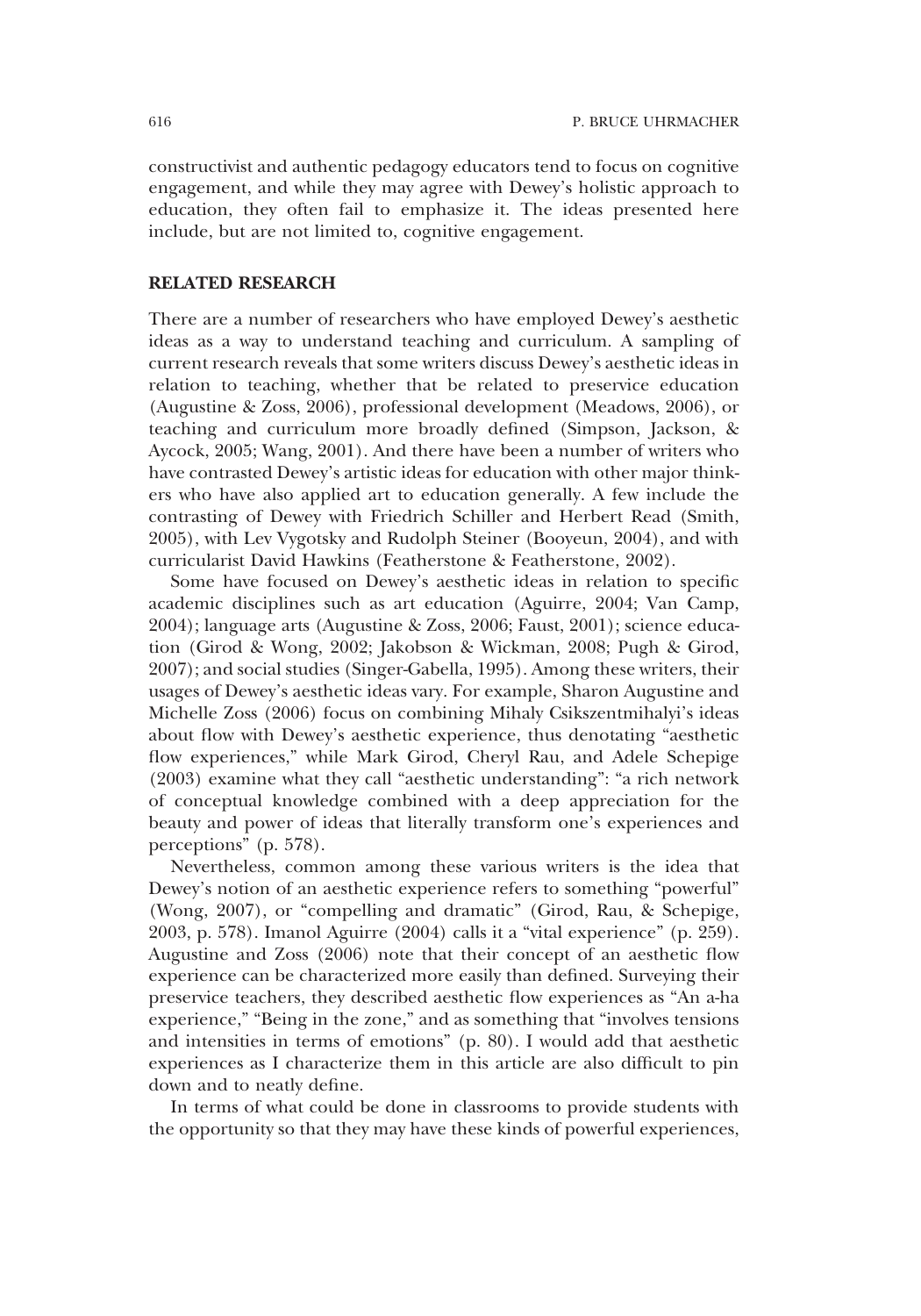David Wong (2007) has ten suggestions, which include ideas on provoking imagination, creating a sense of an unfolding of events in which anticipation is fostered so that students feel like detectives, and encouraging students to attend to or even dwell on their feelings in a situation. Wong also offers what he calls provocative ideas, one of which is exploring faith in education. By faith he does not mean a belief in a higher power, but a "firm belief in something for which there is no formal proof. Faith of this kind is critical for deep engagement with new ideas" (p. 214).

Girod, Rau, and Schepige (2003) offer five guidelines for science educators. These include crafting content ("so that content becomes something that is relished" [p. 579] rather than simply portrayed; crafting dispositions [asking students to be imaginative]; artistic expansion of perception [" 're-seeing' is an attempt to focus our perception on the nuance and detail of the world" [pp. 579–580]); teacher modeling appreciation and value for the transformative power of science ideas; and scaffolding efficacy and identity beliefs, which means that teachers must capitalize on students' identity and efficacy beliefs as they unfold in experiencing a wide range of emotions and dispositions: "Aesthetic understanding forces us to see and think about the world in very unusual ways and initial attempts in this regard must be received in a nurturing way" (p. 580).

I summarize Wong's and Girod, Rau, and Schepige's ideas, in particular, to show the reader the kinds of ideas about aesthetic learning experiences that are already circulating. Moreover, I believe they and others offer important correctives about teaching and learning which are important in any era, but especially in these times of high-stakes testing and the usage of narrow types of accountability measures. While it is possible that these practices may improve test scores, more importantly they are likely to actually engage students in subject matter.

The ideas I put forth in this article are an attempt to contribute to this small but growing literature on developing Dewey's aesthetic theory for educational implications. Because there is some overlap of my work and that in the literature (e.g., imagination and perceptivity [re-seeing], in particular), I hope my research serves to support and encourage these ideas. Moreover, I add four other key themes, which I hope will prove useful to both teachers in classrooms and educational researchers.

#### **DERIVING AESTHETIC THEMES**

To reveal the aesthetic themes of a learning experience, I draw largely upon Dewey's (1934) book, *Art as Experience*. <sup>2</sup> This seminal text, delivered as lectures at Harvard in 1932, will serve us well to understand art and the creative process. At times, however, Dewey's interest in a holistic conception of experience and aesthetic experiences keeps him from providing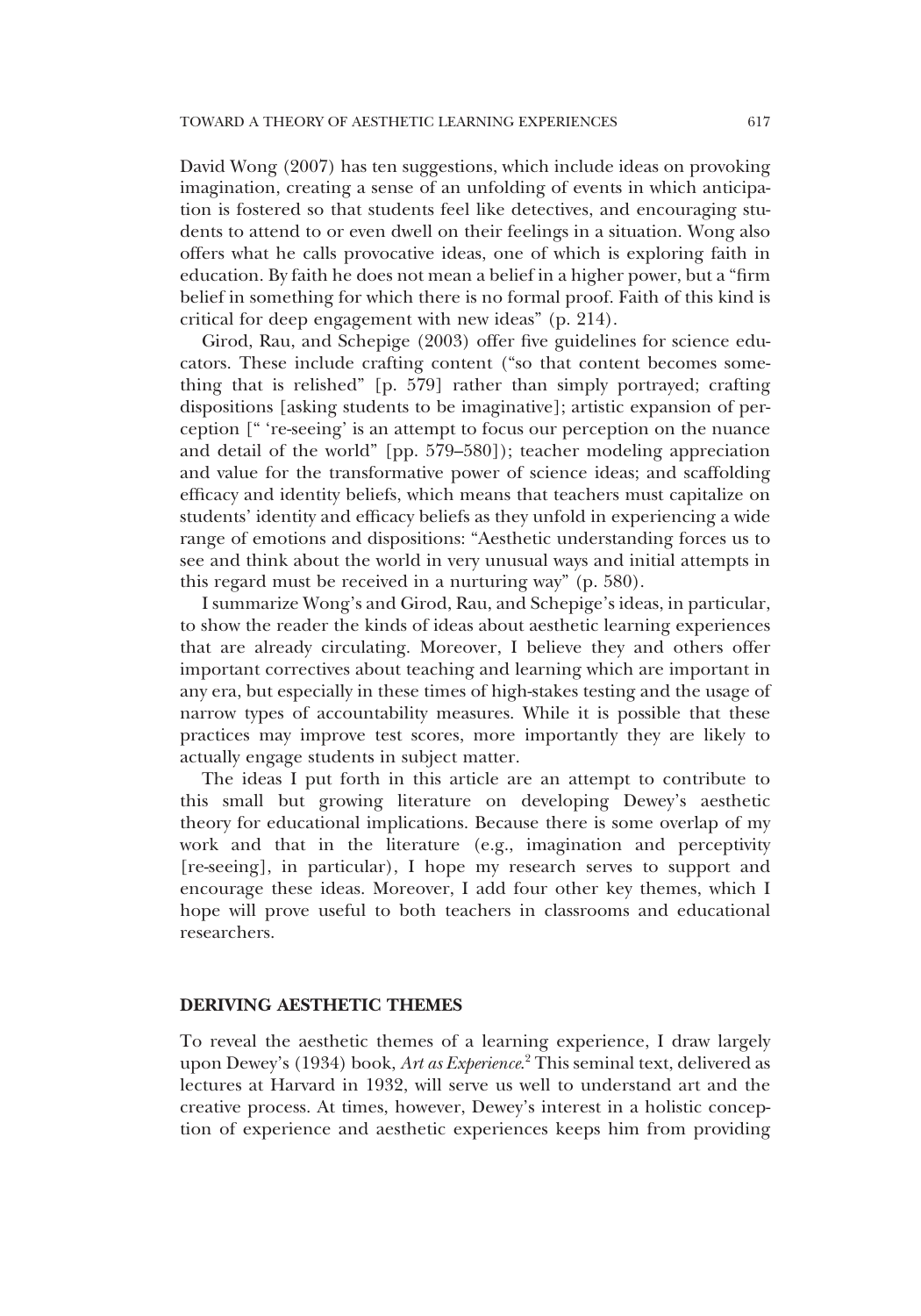some analytical distinctions that are useful. On these occasions, I resort to other authors whose ideas fit well with the pragmatic project.

In terms of method, with my doctoral students at the University of Denver, I derived six aesthetic themes from two sources. First, I reflected upon and categorized numerous activities that I had seen artists conduct in their workshops at various Aesthetic Education Institutes over the years.

As I indicated at the start of this article, I have been involved in organizing and teaching in the Aesthetic Education Institute of Colorado (AEIC). Over the last 15 years, I had the opportunity to observe approximately 90 artists teach dance, theater, visual art, music or poetry to general K–12 classroom teachers. I've sat in the artists' workshops, and I have listened to them talk about their artistic processes. These observations along with evaluations of the Institutes (Uhrmacher & Bunn, 2004, 2005) and several studies about them (Perlov, 1998; Romero, 1997) convince me that teachers may enhance classroom activities with artistic practices in such a way that the experiences had by students may be called aesthetic.

With the intent of isolating a concise number of themes that teachers could use in their own classrooms, I established about five to seven categories. Had our project been a qualitative study, my students and I could have stopped here with the satisfaction that we found a number of excellent ideas useful for teachers to use in their own classrooms. But I was convinced that there was something greater going on than simply finding a number of good ideas. Already familiar with Dewey's ideas on aesthetics, I believed that the practices I witnessed artists using with participants were directly related to aesthetic experiences themselves because the participants were reporting formally in evaluations and informally in conversations that they were undergoing remarkable experiences.

Thus, the next step in the process was to check our tentative themes against Dewey's descriptions of aesthetic experiences in his text *Art as Experience*. In this iterative process of comparing and contrasting, some themes became clearer and sharper and some fell out of usage. For example, risk taking is an important element at the AEIC. Participants take risks by taking part in all of the art forms (dance, theater, visual art, music, and poetry) and revealing their talents and shortcomings. Next, I examined Dewey's description of an aesthetic experience and asked whether risk taking is (or could be) part of an aesthetic experience. In this case, the idea fit (see risk taking below). But not all of my observations of practices at the Institute worked out as characteristics of an aesthetic experience. For example, teaching participants at the Institute to communicate through a variety of forms of representation (see Eisner, 1994) is a major theme of the AEIC, but this idea could not be abstracted from Dewey's description of an aesthetic experience. Hence, it is still an important idea for the AEIC and for educators in general, but because it is not a characteristic of an aesthetic experience, I discarded it.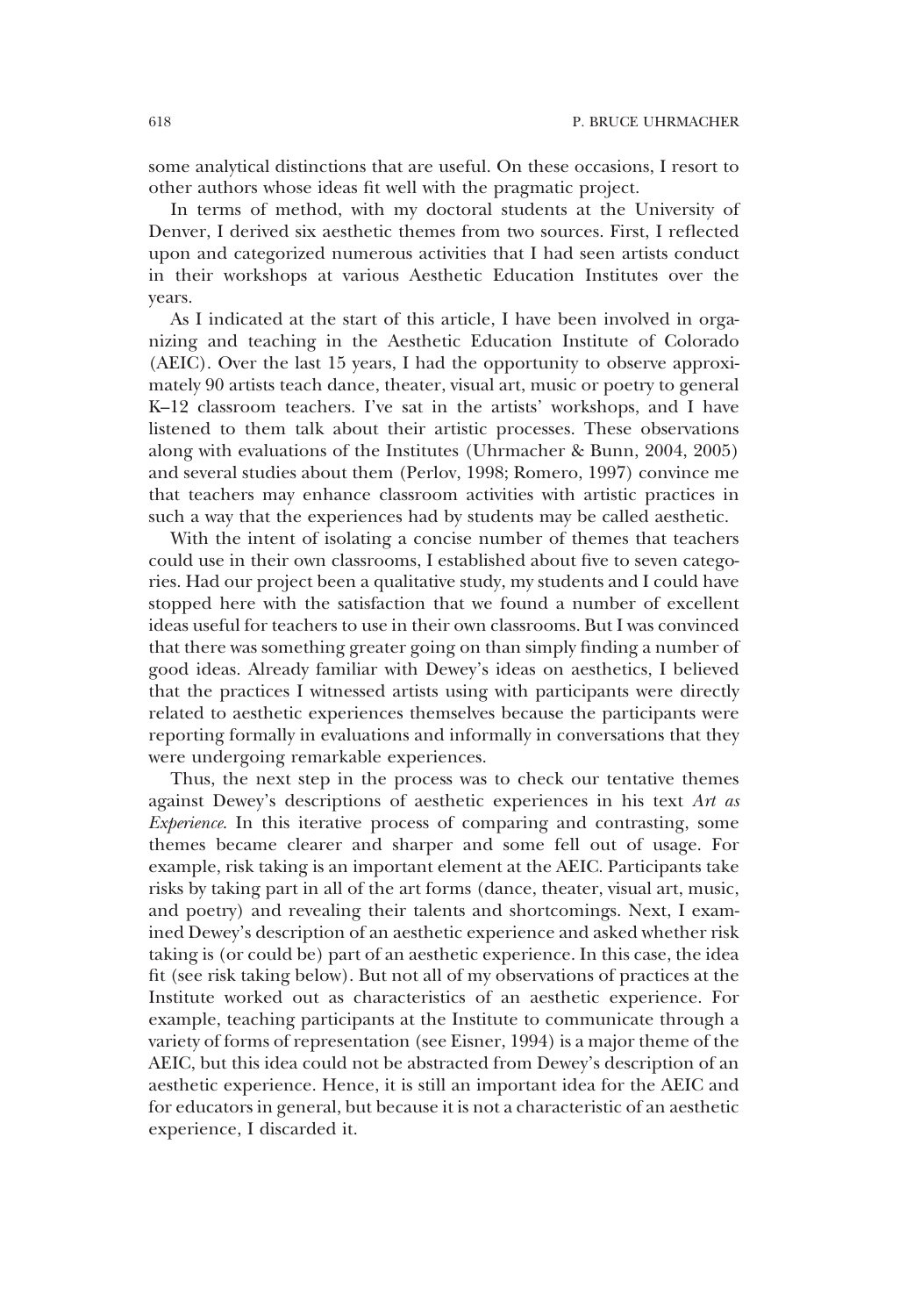In the end, I isolated six characteristics, or themes, of an aesthetic experience. That is, when the artists drew upon some combination of the themes indicated below, they not only were providing participants with good educational activities (as revealed by Institute evaluations), but they were also providing for the possibility of participants having aesthetic learning experiences (as potentially revealed by an analysis of Dewey's ideas on aesthetics). I will subsequently look at these six themes (connections, active engagement, sensory experience, perceptivity risk taking, and imagination) discovered at the Institutes and see if indeed they are grounded in Dewey's ideas.

#### **A VARIETY OF EXPERIENCES**

This section examines Dewey's (1938) ideas about experience and learning experiences, as well as aesthetic experiences and aesthetic learning experiences. Dewey's ideas begin with a focus on the concepts of "interaction," "continuity," and "growth" (see pp.  $35-36, 51$ ).  $3$  Simply, an experience is an interaction between the person and the environment in which one takes up something from past experiences "and modifies in some way the quality of those which come after" (p. 35). By attending to the idea of an interaction between the person and the environment Dewey avoids the dualism of mind/body. The whole person comes in contact with and grasps qualities in the world. By noticing the past, present, and future of an experience, Dewey indicates how people construct and reconstruct what we come to learn and know. When experiences foster growth, we may think of them as educative experiences. When experiences stunt growth, we may refer to these as miseducative because they produce conditions that hinder further interest in learning. Therefore, "everything," says Dewey, "depends upon the quality of experience which is had" (p. 27).

Oftentimes a particular quality pervades an experience, and then upon reflection we refer to our experience by that quality. We say it was intellectual, kinesthetic, emotional, boring, and so on. There are some experiences that we have on occasion which are particularly "sensory" and "enlivened." These same experiences when brought to fruition may be called aesthetic experiences:

In order to understand the esthetic in its ultimate and approved forms, one must begin with it in the raw; in the events and scenes that hold the attentive eye and ear of man, arousing his interest and affording him enjoyment as he looks and listens: the sights that hold the crowd—the fire-engine rushing by; the machines excavating enormous holes in the earth; the human-fly climbing the steeple-side; the men perched high in air on girders, throwing and catching red-hot bolts. The sources of art in human experience will be learned by him who sees how the tense grace of the ball-player infects the onlooking crowd . . . the zest of the spectator in poking the wood burning on the hearth and in watching the darting flames and crumbling coals. (Dewey, 1934, pp. 4–5)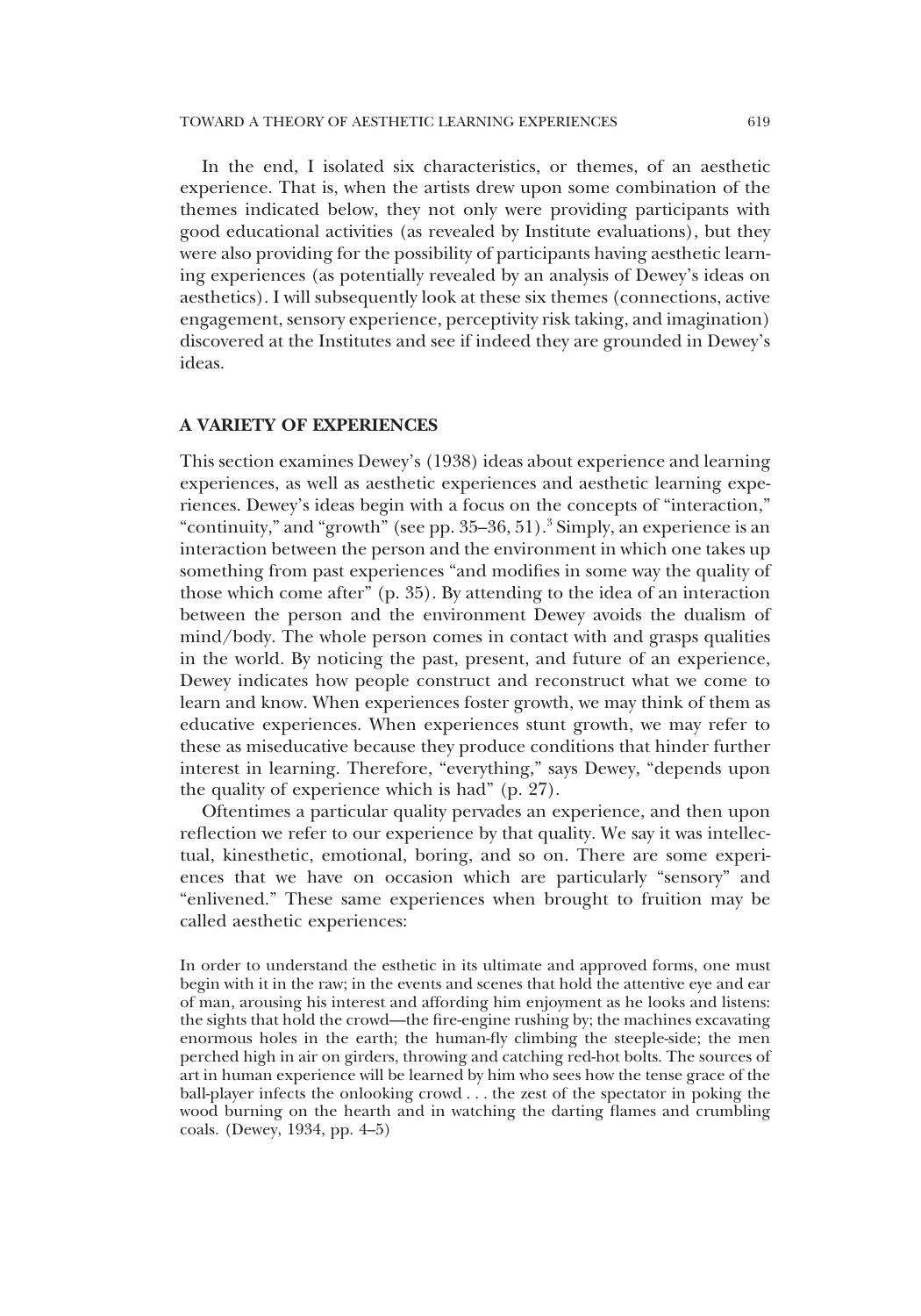The term *aesthetics* is derived from the Greek *aesthetikos* and means "capable of sensory perception." The German philosopher Alexander Baumgarten (1735/1954) circumvented aesthetics as a branch of philosophy dealing with art. But Dewey reinvigorated the term by opening it up to refer to certain kinds of experiences that may be had in any aspect of life—with watching a campfire as well as with looking at impressionist paintings.

If indeed aesthetic experiences take place in all walks of life, then this includes learning situations. Indeed, students may have sensory learning experiences in which they feel "heightened vitality" (Dewey, 1934, p. 19). Is there a way to increase the possibility for students to have such heightened learning experiences instead of ordinary ones? A clue can be found in the way Dewey discusses artists, art, and appreciators of art.

Dewey noted that it is unfortunate that there is not one word describing the experience of artists creating a work of art and a spectator who appreciates it. He pointed out that the experiences undertaken by artists in creating works of art are parallel to the experiences undertaken by appreciators of the works of art (p. 54). According to Dewey, "They are not the same in any literal sense," but "there is work done on the part of the percipient as there is on the part of the artist" (p. 54) if the experience is to be something more than scattered and unfulfilled. Says Dewey, "The one who is too lazy, idle, or indurated in convention to perform this work will not see or hear" (p. 54). Such *work*, <sup>4</sup> whether had by the artist or the appreciator, may be called characteristics (themes) of aesthetic experiences. By drawing out the characteristics or themes, teachers are able to enhance classroom activities in numerous ways. I'll return to this idea at the end of this article after examining the six aesthetic themes that are part of the work needed to be done by artist, appreciator, teacher, or learner to have an aesthetic experience.

#### **Connections**

That art weds man and nature is a familiar fact. Art also renders men aware of their union with one another in origin and destiny. (Dewey, 1934, p. 271)

The first aesthetic theme that we will explore is connections, which may be derived from Dewey's big picture on aesthetic ideas. That is, Dewey offers us the most general abstraction he seems capable of mustering. He points out that an aesthetic experience has the potential of beginning when an individual "interacts" (p. 246) with the environment. When the interaction provides for an integrated experience and when it runs its course to fulfillment, one has what might be called an aesthetic experience. When the connection is not made, an aesthetic experience cannot be had. Dewey says it this way: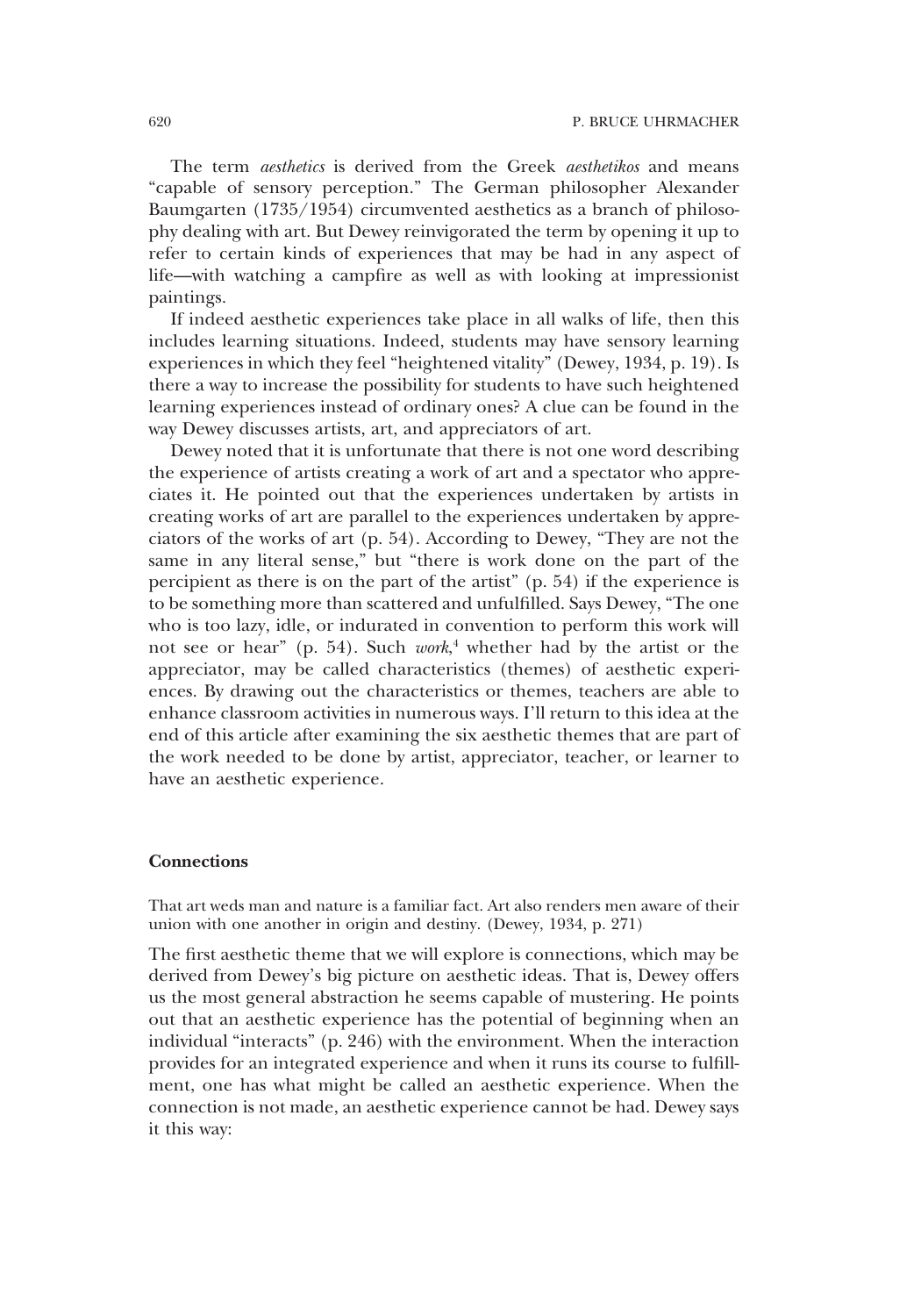When the linkage of the self with its world is broken, then also the various ways in which the self interacts with the world cease to have a unitary connection with one another.... Intrinsic connection of the self with the world through reciprocity of undergoing and doing . . . is a . . . main consideration. (p. 247)

Dewey's interest is to reveal a holistic picture of the connections one may have. He points out that the interaction between person and environment is not "merely physical nor merely mental" (p. 246). He writes at some length about there being "no intrinsic psychological divisions between the intellectual and the sensory . . . the emotional and ideational; the imaginative and the practical" (p. 247). It is upon reflection that we may discover that an experience has a dominant quality and can be labeled as imaginative or practical, and so on.

Although Dewey is not particularly interested in subdividing the various ways connections may be had between the person and the environment, Csikszentmihalyi and Rick Robinson (1990) do categorize the kinds of connections that may be had. They make the case for four "modes of experiencing and responding to works of art" (p. 28). These four modes correspond well with Dewey's ideas, and I describe them below because these will prove useful for educators who attempt to provide high-quality aesthetic learning experiences in their classrooms.

In their attempt to understand the aesthetic encounter, Csikszentmihalyi and Robinson interviewed 57 art museum officials (mostly curators and directors) about their recent encounters with works of art. Armed with a somewhat Deweyan definition of the aesthetic experience—"the aesthetic experience occurs when information coming from the artwork interacts with information already stored in the viewer's mind" (p.  $18)^5$ —the authors analyzed the interview data and found that these quite articulate respondents tended to emphasize one of four reactions to a work of art, which Csikszentmihalyi and Robinson refer to as emotional, sensorial,<sup>6</sup> intellectual, and communicative reactions.

The *emotional* refers to a visceral response to a work of art. The authors point out that emotions seem to be part of every aesthetic experience, but sometimes this mode is dominant. The *intellectual* refers to a cognitive relationship to a work of art. Knowing something about the artist, the technique, or the subject matter of the art work may enhance the experience. By *communicative* Csikszentmihalyi and Robinson suggest that one can relate to a work of art through the artist, the culture, or the time period. They put it this way: "With the help of information, imagination, and empathy, the viewer can in fact share the dreams, the emotions, and the ideas that artists of different times and places have encoded their work" (p. 71). Finally, by *sensorial* Csikszentmihalyi and Robinson refer to the sensory qualities of a work of art: colors, lines, tones, textures, and so forth. Some individuals get caught up in the sensorial qualities of a work of art. All four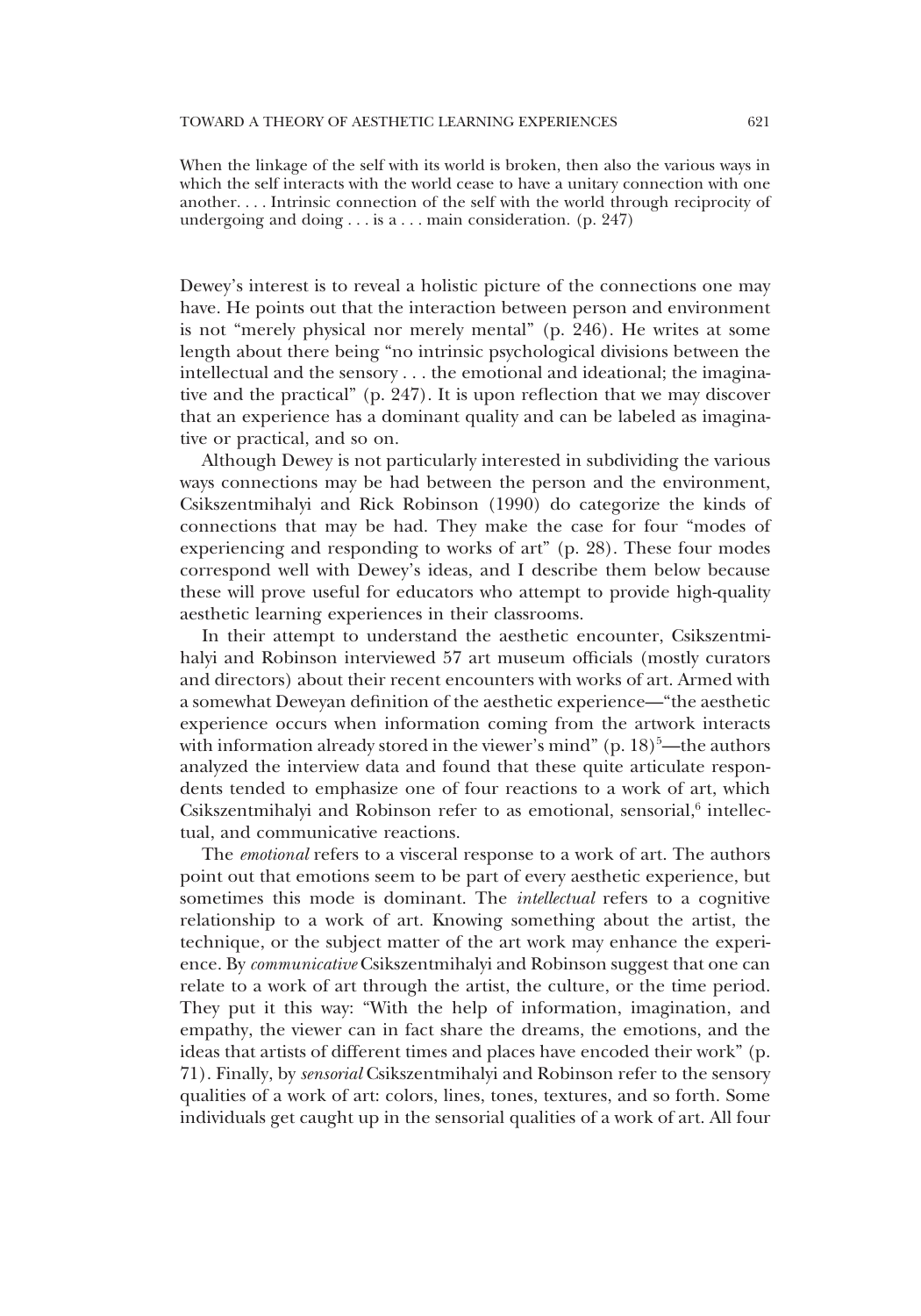types of connections—emotional, intellectual, communicative, and sensorial—characterize relationships between the person and the environment.

One important type of work to be done in having an aesthetic experience is to connect. One must connect in one of the four ways to the world (paintings, movies, sunrises, sunsets, math, and literature) to have a chance at an aesthetic experience.

#### **Active Engagement**

The intelligent mechanic engaged in his job, interested in doing well and finding satisfaction in his handiwork, caring for his materials and tools with genuine affection, is artistically engaged. (Dewey, 1934, p. 5)

Another type of "work," as Dewey would put it, that must be undergone to have an aesthetic experience may be called active engagement. The artist, the appreciator of art, or the student in the classroom must be engaged with some kind of object focus for almost any kind of worthwhile experience much less an aesthetic experience to be had:

. . . mind forms the background upon which every new contact with surroundings is projected; yet "background" is too passive a word, unless we remember that it is active.... This active and eager background lies in wait and engages whatever comes its way so as to absorb it into its own being. (p. 264)

Having focused on the mind, Dewey is quick to point out that it is not mind alone that engages in the world. As we saw earlier, one's whole being is affected. Stated in the negative sense, Dewey writes that a conception of mind as something isolated from the body "strengthens the conception which isolates the esthetic from those modes of experience in which the body is actively engaged with the things of nature and life" (p. 264). Hence, an aesthetic experience is an active one. According to Dewey, "To steep ourselves in a subject-matter we have first to plunge into it. When we are only passive to a scene, it overwhelms us" (p. 53).

We now have two types of work that must be had to secure an aesthetic experience. Placing these two together, we may say that an individual needs to be actively engaged<sup>7</sup> and connected to an object (or idea) of focus. The next category is also essential for an aesthetic experience.

#### **Sensory Experience**

. . . esthetic effect is found directly in sense-perception. (Dewey, 1934, p. 115)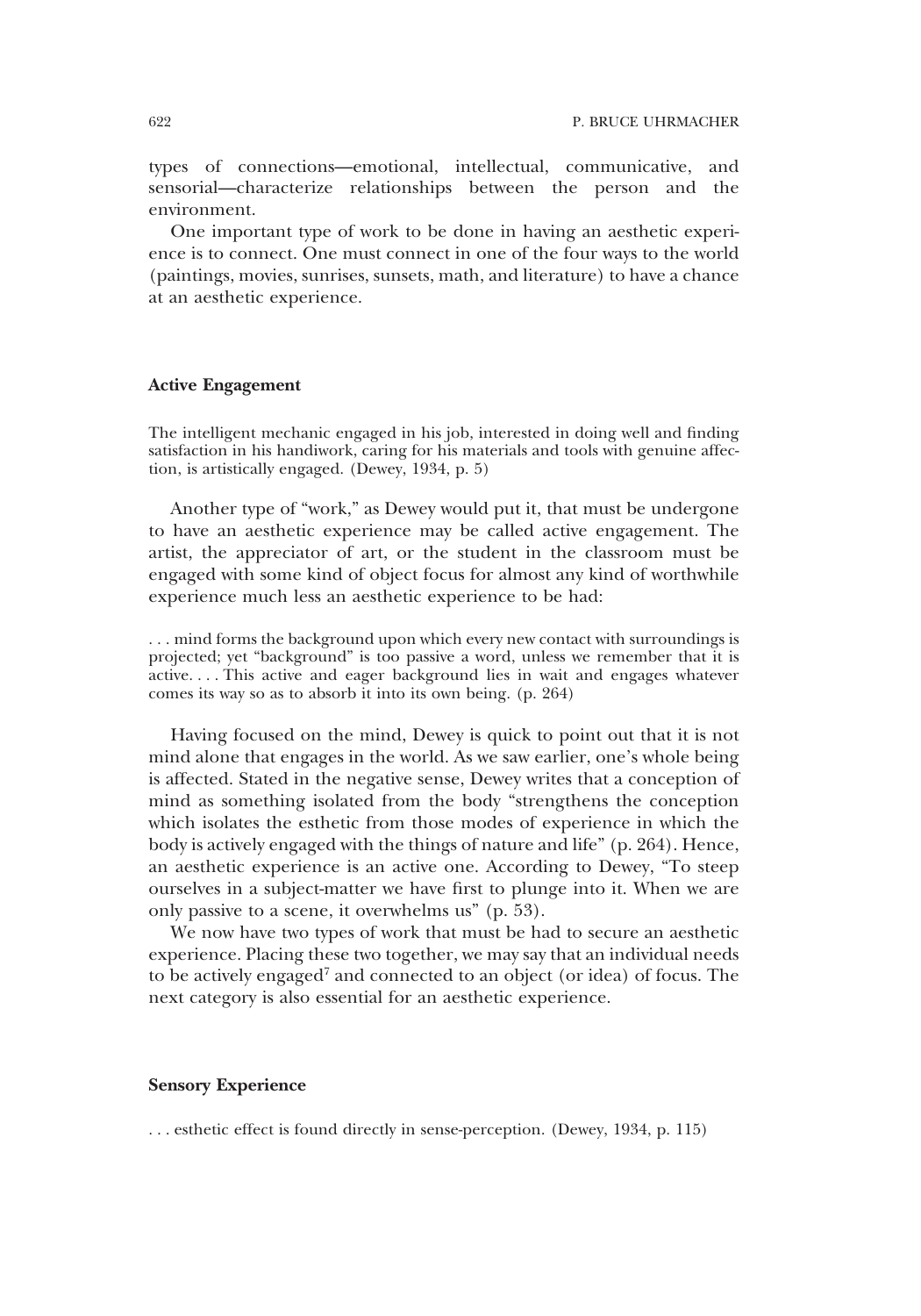That an aesthetic experience is a sensory experience can almost be stated without any elaboration, so obvious this fact seems to be. As indicated earlier, the word *aesthetics* is derived from a term that means "capable of sensory perception." According to Dewey, "The senses are the organs through which the live creature participates directly in the on-goings of the world about him" (p. 22). And he adds, "Since sense-organs . . . are the means of this participation [of organism and environment], any and every derogation of them . . . is at once effect and cause of a narrowed and dulled life experience" (p. 22). Aesthetic experiences are sensory experiences. Thus a third type of work that must take place for an aesthetic experience to happen is the use of one's senses.

The question arises as to whether all aesthetic experiences are really sensory. One might wonder, for example, whether some conceptual art works in which the traditional use of the senses to focus on an object is absent, requires a sensory experience. (Imagine John Cage's piano performance of 4′33″ in which his hands rest above the piano keys for 4 minutes and 33 seconds [see Jackson, 1998, pp. 78–87]). The answer, as far as I can tell, is yes. While the idea behind the art may be more important than the sensory experience itself, there is still a sensory experience to be had. In the Cage example, there were the sounds in the room and outside the amphitheater, as well as the visual spectacle of the artist's hands poised over the keys.

Writer and sculptor Ursula Meyer, for example, in discussing visual art, points out that conceptual art has over time emphasized art-as-idea and art-as-knowledge (see Meyer, 1972, pp. vii–xx), yet in both cases, there is still some kind of documentation that acts as a reference point. In an interview with Meyer, conceptual artist Ian Wilson points out that oral communication can serve as a medium for visual conceptual art. Thus, even with no object at all, reference to an object is in effect. Says Wilson, "Well, when someone says to you: I am working with a cube, you know exactly what he is talking about" (Meyer, 1972, p. 220). Indeed, there is an image of a cube in the mind of the artist as well as the beholder.

While connections, active engagement, and sensory experiences are necessary for an aesthetic experience, the following are also vital. Whether they *must* be part of every aesthetic experience is open to debate.

#### **Perceptivity**

Perception is an act of the going-out of energy in order to receive. (Dewey, 1934, p. 53)

The fourth theme is based on a type of work called perceptivity. Dewey elaborates at some length on the distinction between two types of observation. He calls these recognition and perception. The latter is part of an aesthetic experience. Says Dewey,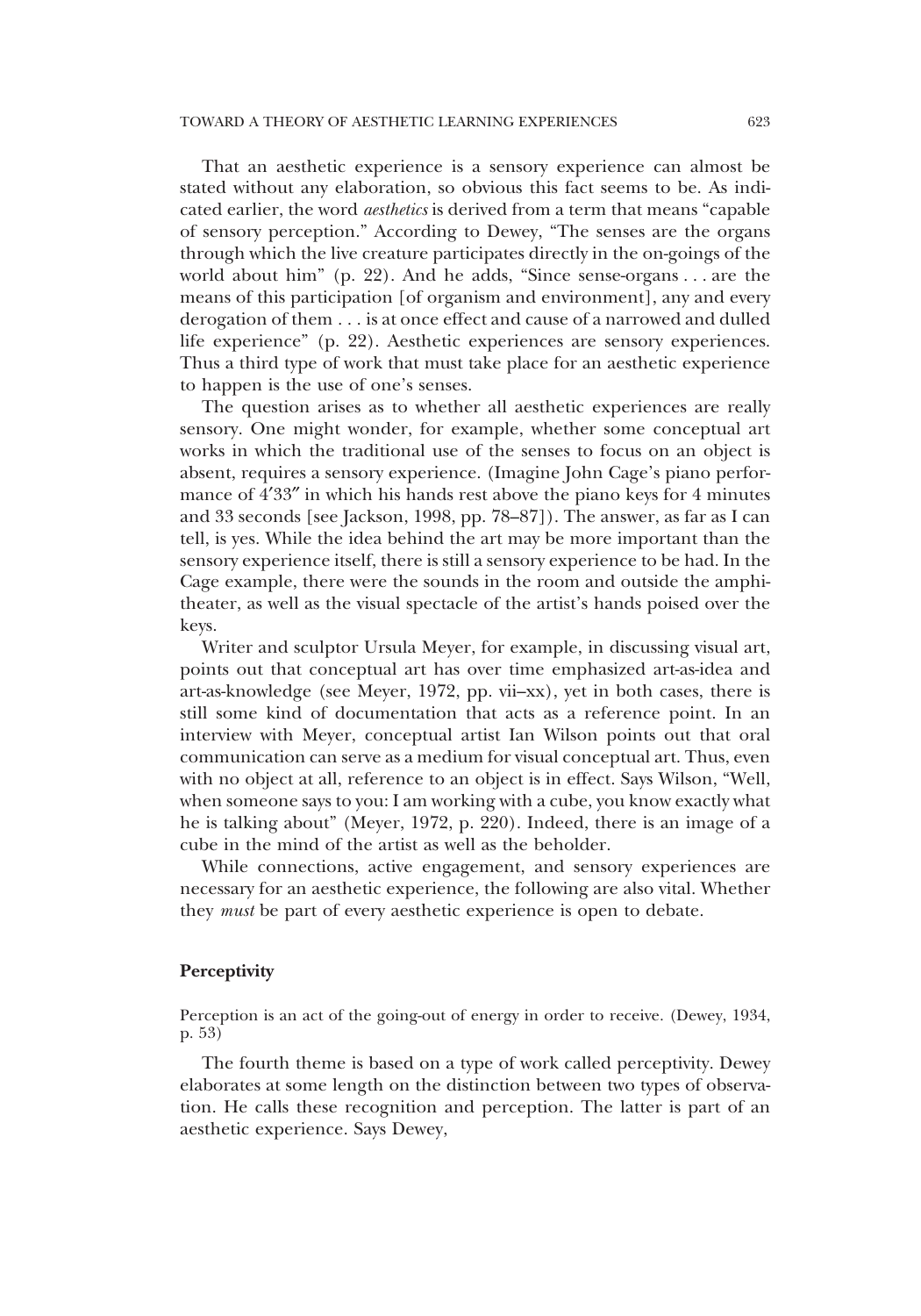Recognition is perception arrested before it has a chance to develop freely. In recognition there is a beginning of an act of perception. But this beginning is not allowed to serve the development of full perception of the thing recognized. . . . In recognition we fall back, as upon a stereotype, upon some previously formed scheme. (p. 52)

When we arrive home after a day at work, we recognize our house—the lawn, the front door, the garage. Recognition is an important skill in that we should not have to spend time relearning items we encounter daily. The problem, however, says Dewey, is that in recognition we fail to perceive. Racing through an art museum to recognize the Cézanne, the Picasso, the Van Gogh is one thing. To really perceive a given painting by one of these artists is another. To perceive, one must really look, take in the qualities of the painting: its colors, textures, and lines. Says Dewey,

A crowd of visitors steered through a picture-gallery by a guide, with attention called here and there to some high point, does not perceive. . . . For to perceive, a beholder must create his own experience. (p. 54)

Thus, related to a sensory experience is the work of perceptivity. Stated differently, the sensory experience allows for perceptivity, and perceptivity allows for the building up of one's own experience. An artist builds her experience through the creation of a painted canvas. Through the addition and deletion of paint, lines, and textures, one's experiences are constructed and recorded. The percipient builds his experience by seeing and looking at the canvas. This seeing and looking is a characteristic of an aesthetic experience and it takes place over time as one interacts with the work of art. Often it takes a while to really see the nuances of artworks.

#### **Risk Taking**

There is always a gap between the here and now of direct interaction and the past interactions whose funded result constitutes the meanings with which we grasp and understand what is now occurring. Because of this gap, all conscious perception involves a risk; it is a venture into the unknown, for as it assimilates the present to the past it also brings about some reconstruction of the past. (Dewey, 1934, p. 272)

Another type of work that takes place in an aesthetic experience is a venture into the unknown, which as Dewey points out, entails risk. Any type of exploration involves risk, whether it is high, medium, or low. Almost by definition, artists are explorers. They may investigate their subconscious or the world around them. They may choose to create something that provokes society or fits into society, but in either case risk is involved because one is uncertain how the artwork will be perceived and welcomed.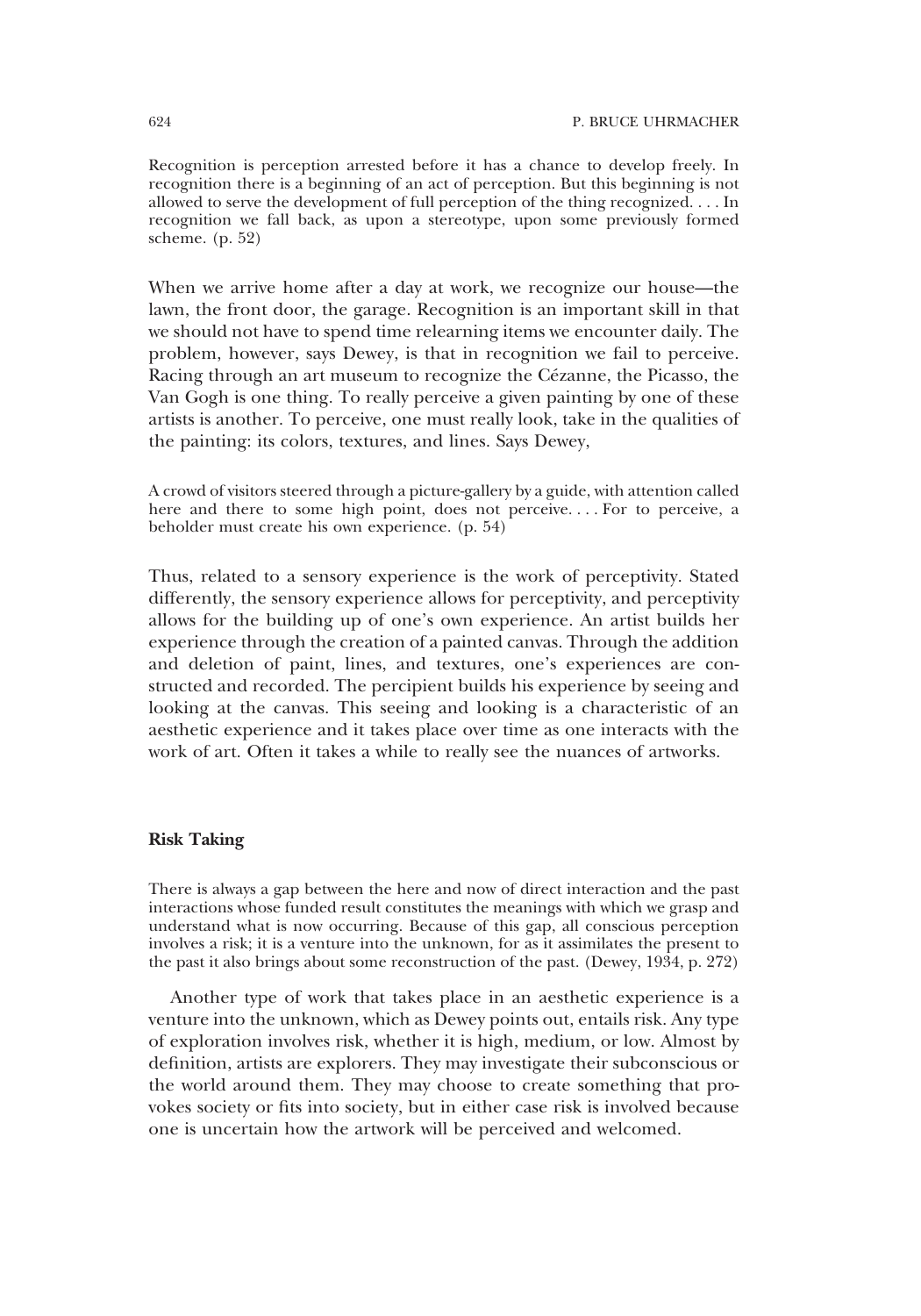#### TOWARD A THEORY OF AESTHETIC LEARNING EXPERIENCES 625

Creating art is an uncertain affair, but how, one might ask, is appreciating art risky? Where is the risk in having a private aesthetic experience? The answer to these questions lies in the risk of opening up of oneself to something new—a new experience in understanding someone else's experience. Greene (1978) has referred to such experiences as "wide-awakeness." Whether one reads Alice Walker, Thomas Pynchon, or Robert Frost, or one scrutinizes a painting by Willem de Kooning, Georgia O'Keefe, or Pablo Picasso, one remains open to new possibilities and new ways of seeing. The willingness to be open is the place in which risk is involved.

## **Imagination**

Esthetic experience is imaginative . . . all conscious experience has of necessity some degree of imaginative quality. (Dewey, 1934, p. 272)

One more type of work to address is imagination, the sixth theme. Imagination from Dewey's standpoint is "a way of seeing and feeling things as they compose an integral whole. It is the large and generous blending of interests at the point where the mind comes in contact with the world. When old and familiar things are made new in experience, there is imagination" (p. 267). Once again, Dewey provides the big picture of how to think about imagination in an aesthetic experience. Dewey then continues to characterize imagination through the usage of Samuel Coleridge's work. Indeed, Coleridge's ideas about imagination will prove pragmatically useful for the present discussion. I use Coleridge's ideas to think about types of imagination, distinctions that will prove useful for educators.

First, we may distinguish a type of imagination called *fancy*, <sup>8</sup> which refers to the manipulation of qualities. For example, we can imagine a cow and give it a purple color. Then we can imagine the cow walking on a sidewalk in New York City. It lifts its two front legs and it starts dancing. This kind of imaginative work is fanciful.

The second type of imagination I prefer to call *intuitive*; Coleridge (1817/1983) calls it primary. He says, "The primary imagination I hold to be the living Power and prime Agent of all human Perception, and as a representation in the finite mind of the eternal act of creation in the infinite I am" (p. 304). This type refers to experiences in which there is a feeling that the artwork has been created in the cosmos or from a muse. Some Inuit woodcarvers talk about finding the animal inside the piece of wood. Coleridge, as another example, wrote most of "Kubla Khan" in a drug-induced burst of intuition. The young Bob Dylan often spoke about how he could write a song in just a few minutes. All of these examples refer to experiences in which a person feels as though he or she is a conduit for a work of art to express itself. Dewey (1934) believes these acts of spontaneity are not in the cosmos but in the "result of long periods of activity":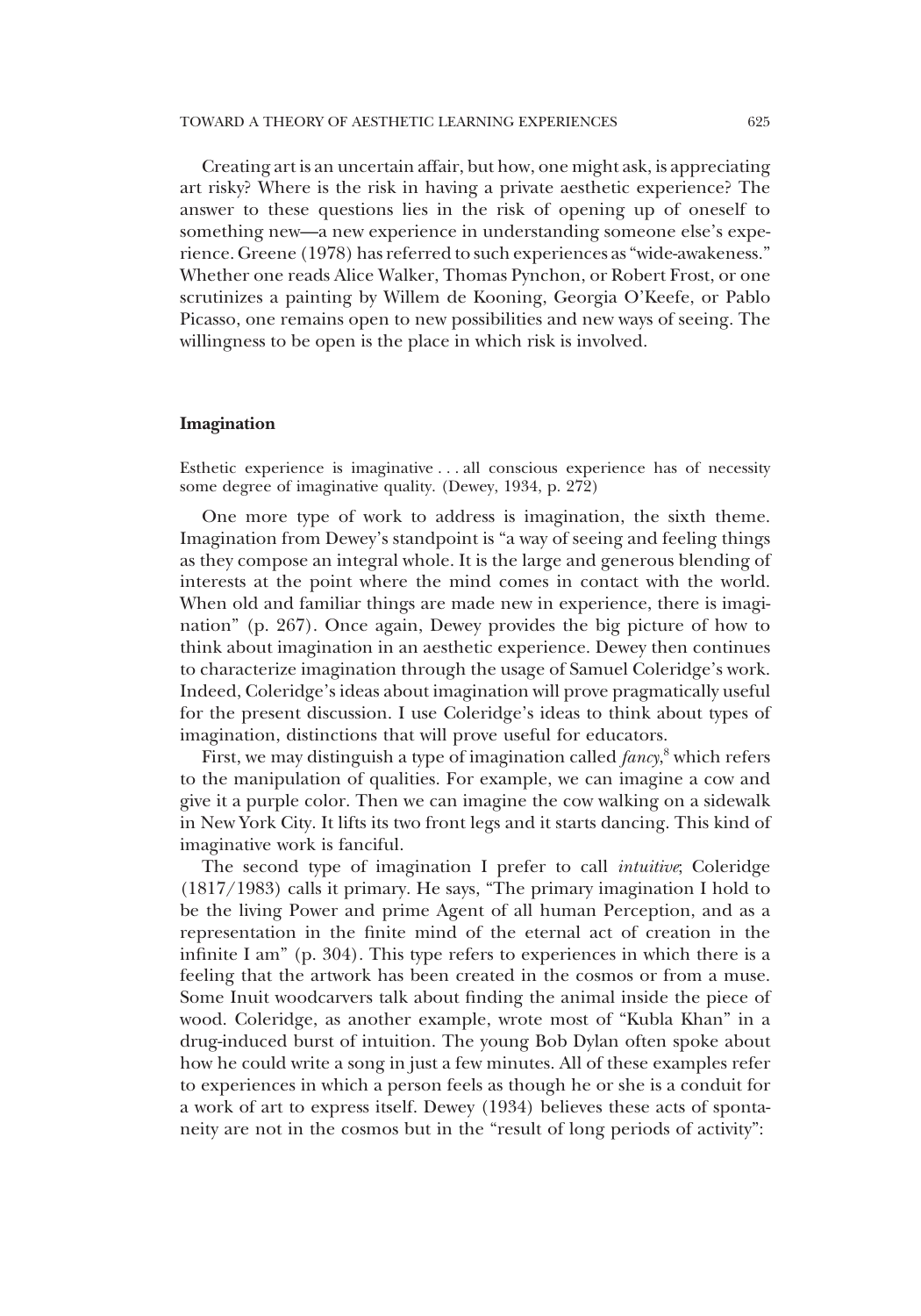Subconscious maturation precedes creative production in every line of human endeavor. . . . At different times we brood over different things; we entertain purposes that, as far as conscious is concerned are independent, being each appropriate to its own occasion. . . . Yet as they all proceed from one living creature they are somehow bound together below the level of intention. They work together, and finally something is born almost in spite of conscious personality. . . . When patience has done its perfect work, the man is taken possession of by the appropriate muse and speaks and sings as some god dictates. (p. 72)

Whether we believe the ideas are really from a muse or from our pent-up subconscious meanings, we may refer to such experiences as intuitive imaginations.

Finally, we may also think of an *interactive* type of imagination, which is the workhorse of experience. Coleridge calls it secondary, "an echo of the former, co-existing with the conscious will" (Coleridge, 1817/1983, p. 304). An artist engages with material and there is a dialogue that takes place. When a writer, for instance, writes one sentence, the infinite world of possibilities closes down. Now the narrative has a voice in what can be said—what seems likely and probable. As the writer interacts with the material she uses her imagination. She tries things out. She takes risks. Sometimes the ideas work and sometimes they do not. In this sense imagination is interactive.

While the artist exhibits imagination, what about the appreciator of a work of art? We don't often think of the appreciator as imaginative, but Dewey notes that when an appreciator really has an artful experience, he or she reconstructs the ideas and emotions that the artist placed in the work of art in the first place. According to Dewey (1934),

For to perceive, a beholder must create his own experience. And his creation must include relations comparable to those which the original producer underwent.... The artist selected, simplified, clarified, abridged and condensed according to his interest. The beholder must go through these operations according to his point of view and interest. (p. 54)

To reconstruct a work of art requires imagination. Dewey said that imagination concentrates and enlarges "an immediate experience" (p. 273). Such an enlargement may take place in any of the three ways just mentioned. One may engage with a work of art in a fanciful way, actually adding and subtracting to what the artist created. Or the experience may be one of an immediate burst of understanding—just getting it. Or the experience may take some interactive work.

#### **AN EXAMPLE**

As part of an ongoing research project, I had the opportunity to watch two elementary school teachers, who were familiar with these six themes,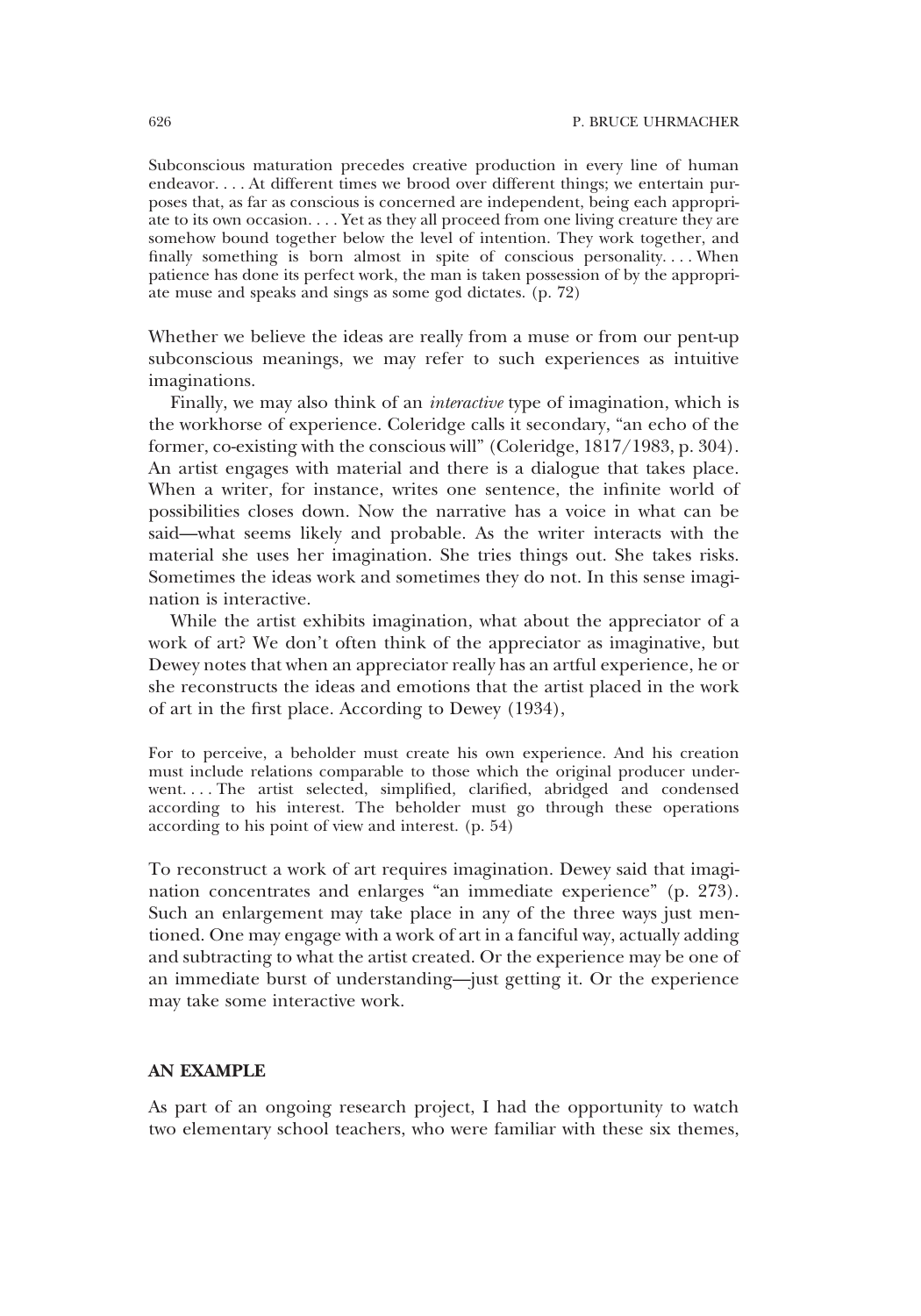implement them in their classrooms (see Moroye & Uhrmacher, 2009, in press). Using the qualitative research method of educational criticism and connoisseurship (Eisner, 1997), a colleague and I observed their classrooms for 3 weeks and conducted numerous formal and informal interviews before and after classes. Our guiding question was: How do teachers use the aesthetic themes in orchestrating their practice? By "orchestrating their practice" we mean the collective and varied enterprise of conceiving, planning, implementing, adapting, and evaluating curricula to produce a desired effect (see Moroye & Uhrmacher [2009] for a more elaborate explanation of the research project and its methods).

Some of the themes play themselves out in the classroom of one thirdgrade teacher teaching astronomy to 18 students. Claire<sup>9</sup> teaches in a middle-class suburban elementary school that also serves as an English language learner (ELL) magnet school.

Claire asks her students, "What's a constellation?" There are numerous responses from the students. One says, "a shape," and another, "a picture." Claire writes on the board: A group of stars that makes a picture that's been named. "Raise your hand," she says, "if you know the big dipper." A lot of hands go up. "It's like a soup ladle," she adds.

The students and teacher talk about numerous constellations—Orion, Pegasus, Queen Victoria. "Huh?" says Claire. "I haven't heard of that one." Claire informs students that constellations are tied to gods and goddesses, Greek myths, and astrological signs: "Orion, for example, is about a handsome and famous hunter who fell in love with a goddess."

In their "space" books—individual journals—Claire has students write the word *constellation* and its definition. Next to the definition, they draw a picture of the big dipper. But Claire adds, "If you already did something different that is fine."

After a few minutes Claire says, "I'm going to talk while some of you finish writing. We're going to make our own constellations. I made mine last night. Take out a black piece of paper. Take a small handful of rock salt. I'm going to toss it on the black paper and then I'm going to look and see if something comes to me. Don't have an idea in advance."

She shows her example on the overhead. One student says he sees a policeman. Someone else sees a horse. "Next," says Claire, "glue down these pieces of salt." After that she tells them to draw lines and come up with a story about their picture. "It's not going to be perfect. That's what is fun about this. We have to use our imaginations."

In this activity on constellations, which lasted about 20 minutes, we see Claire incorporating the various themes we discussed. She tries to engage her students in the content intellectually (e.g., "What's a constellation?"), sensorial (drawing pictures, creating rock salt pictures), communicatively (e.g., Claire made a picture herself), and emotionally (through the stories). The activity is sensory based and encourages students to be actively engaged. She encourages them to use their imaginations and in short, take risks by messing about with the rock salt and glue.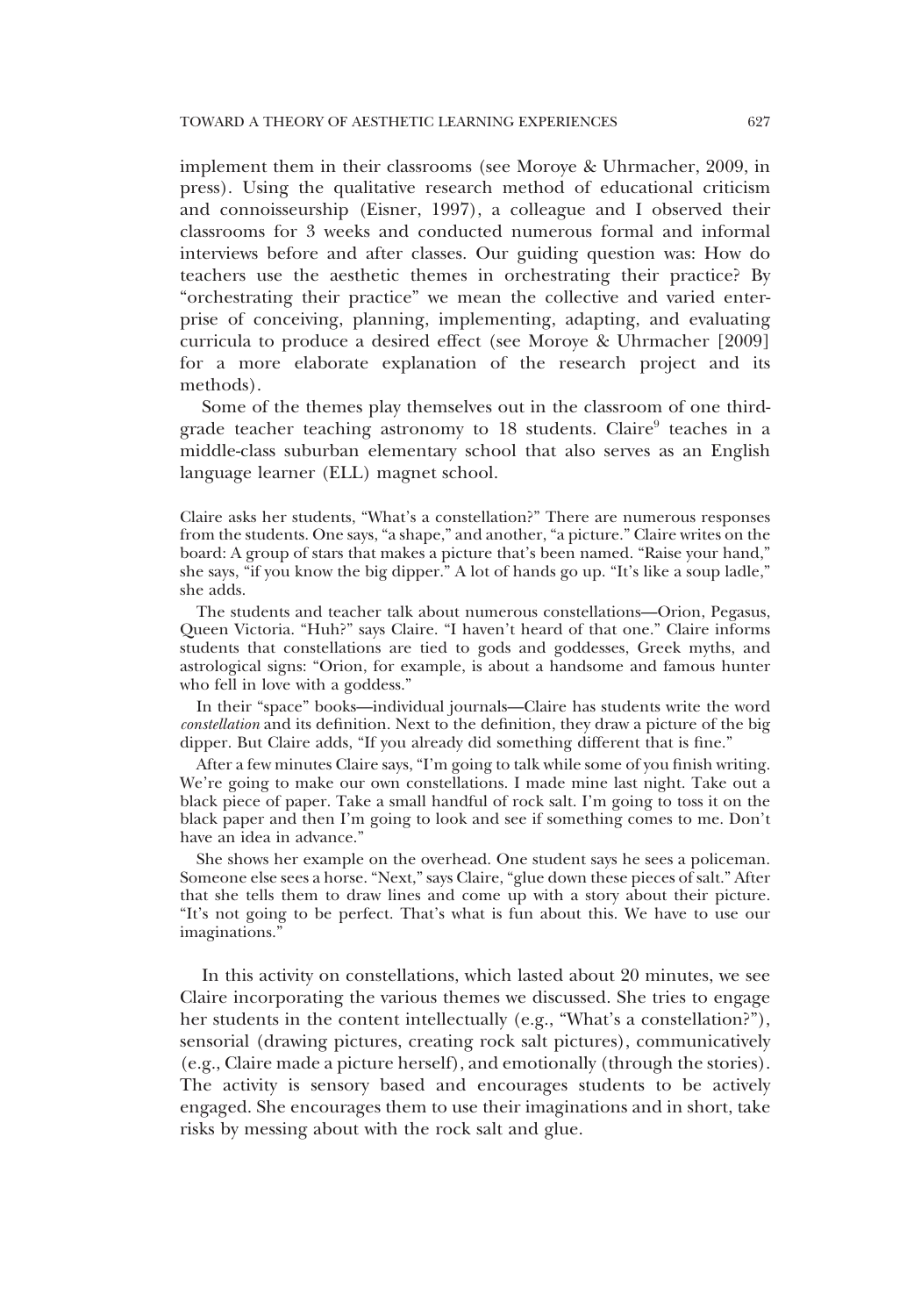In one interview, she stated in regard to the themes: "I think... gosh, they're all important. I think the active engagement is critical for any teaching. If kids aren't really into it they're not going to take much away and if they don't have any connection to the material, then it has no meaning for them." She adds,

We know that kids learn in different ways, like multiple intelligences and different learning styles, and things like that. I think this gets to that too.

I have a couple students who it's really hard to engage and so I worry that they will be a little bit bored with space by the end of it, but my hope is to kind of go the other direction and that they don't want to stop the unit.

Claire's goal is that of Dewey's (1938) notion of growth—students will desire to keep learning.

One theme that has not yet been elaborated upon is perceptivity. I have saved this for last because the following activity from Claire's classroom provides an exemplary example of its usage.

It is 6 days after the last activity and Claire chose to use the theme of perceptivity, and by extension sensory experience, in teaching her 20 students about the kind of ice cream astronauts eat in space. The mini-lesson went as follows:

First, she had her students imagine eating regular ice cream and describe how it tasted. Students came up with words such as is "cold," "creamy," "soft," "icy," "sweet," and that it comes in a "lot of colors." Students generated about 15 words and there was some discussion about a few of them. When one student, for example, wanted to add "bitter" to describe unsweetened cocoa, Claire suggested that they keep to the description of ice cream and not toppings.

Then she gave each of her students the space ice cream and had them describe what they noticed before eating it. The students noted that it was "sticky," "hard," "dry," "light weight," "flakey," "room temperature," and "sticky—even to itself." Then the students ate it and added descriptors such as:

> "It tastes like ice cream"; "It melts in our mouth"; "The chocolate tastes like fudge"; "It sticks to your teeth"; "It sticks to your tongue."

Claire said to me that without the idea of perceptivity, she would have given the students the space ice cream at the end of the lesson as a kind of treat, without any sensory elaboration. Consequently the students might not have thought much about their experiences. But the theme of perceptivity encouraged her to dig deeper into the activity of eating ice cream manufactured for space travel and as a result push the experience itself so that the students were both conscious of the activity and reflective about it.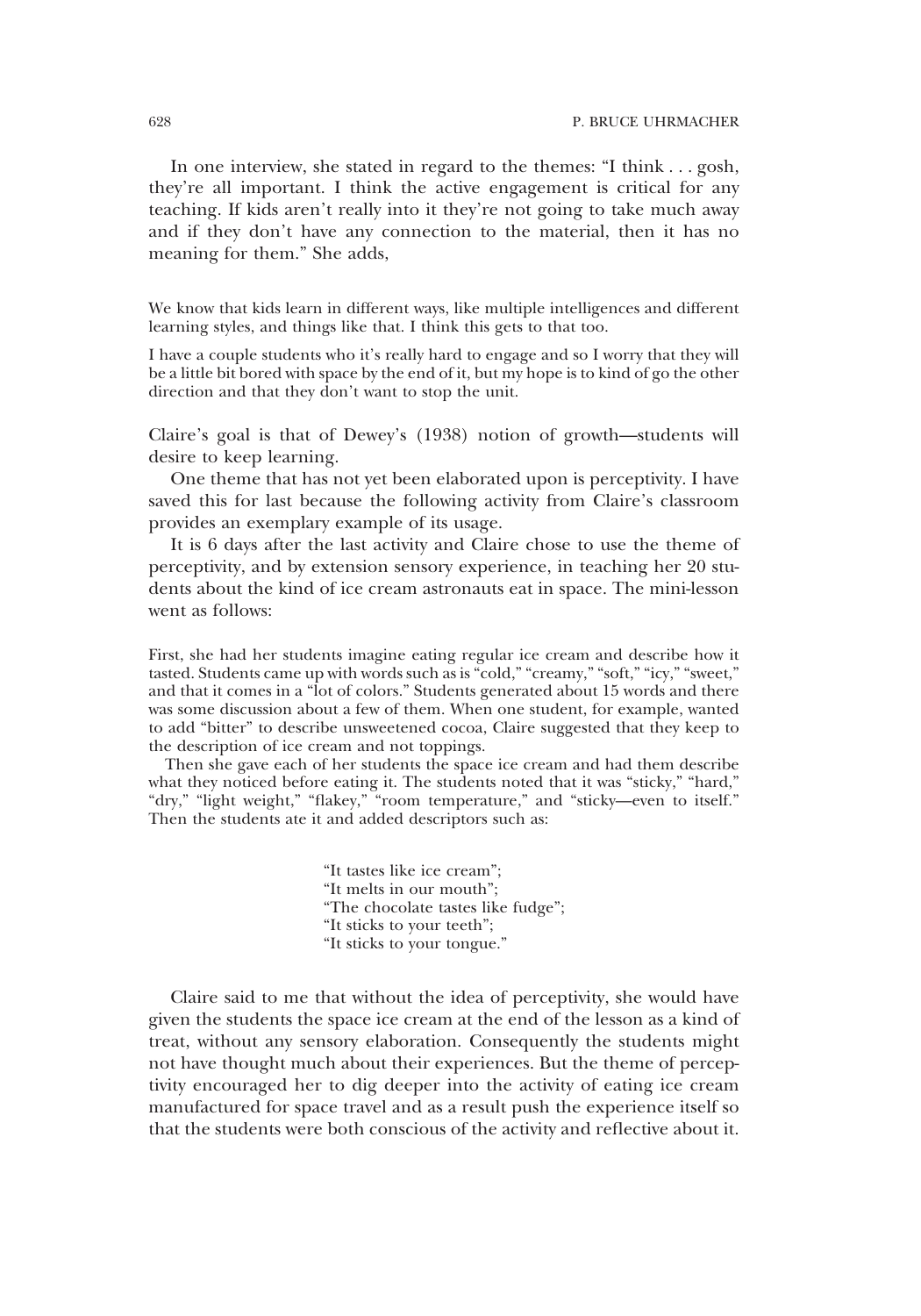#### TOWARD A THEORY OF AESTHETIC LEARNING EXPERIENCES 629

One point to learn from this episode is that by moving toward providing students with an aesthetically oriented activity, students had a rich and enlivened lesson. It may not be the case that any of the students actually had an aesthetic experience in the way Dewey might characterize it, but by shifting the activity toward an aesthetically oriented one, the potential results have an opportunity to be realized. To make this point by analogy, consider the fact that one may not have a "wow" experience by viewing the "Mona Lisa." Nevertheless, the experiences leading up to the observation, the observation itself, and the ruminations following the observation may all lead to something that is enjoyable, edifying, and memorable.

Dewey (1934) noted that the "non-esthetic lies within two limits. At one pole is the loose succession that does not begin at any particular place and that ends . . . at no particular place. At the other pole is arrest, constriction, proceeding from parts having only a mechanical connection with one another" (p. 40). That there are two poles indicates that aesthetic experiences exist on a continuum. For our purposes what is important to learn here is that when teachers aim toward providing students with aesthetic learning experiences, they may reach their educational goals (as indicated below) even though each student may not have what could be called a "wow" experience. There are numerous rungs on the ladder of aesthetically oriented learning experiences, but I argue that each rung has the potential to provide an enlivened educational experience.

#### **POTENTIAL OUTCOMES**

What happens when we engage in an aesthetic education in the classroom? First, I'd like to point out that teachers employing these themes ought to use them in conjunction with each other. While it is not yet clear just what combination of these themes needs to work together to enhance classroom activities, I do believe that using these themes together augments the possibilities. It does seem that connections, active engagement, and sensory experiences are three themes that must be present. In addition, teachers may utilize the themes by incorporating them in their lesson plans or they may draw upon them in the moment. In regard to the former, I suggest that teachers specifically include these themes in their lesson planning. Teachers may ask themselves, Where is the risk taking? Or, How can I ensure that students take charge of their own learning rather than having ideas thrust upon them? In regard to teaching on the fly, if the teacher notices that the activity is not working, she might draw on several themes, as though pulling levers of paint, to coat the educational activity. I would suggest that when doing so, one is able to improve the activity. Finally, reflection by the students is a key experience that ought to be included in aesthetically oriented lessons. Claire had students reflect on their experiences of eating ice cream.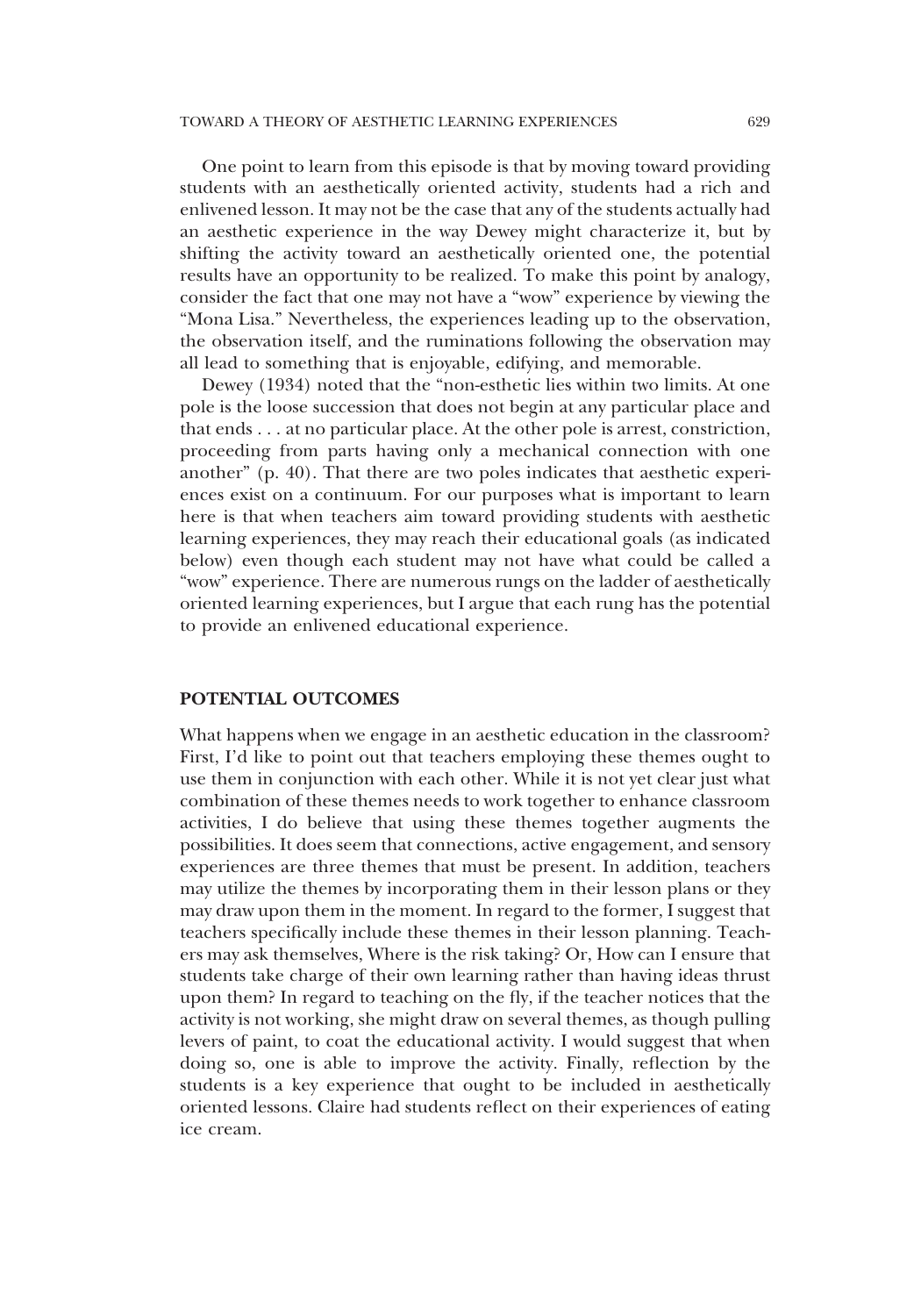A number of important effects may result from aesthetically oriented lessons and these can be derived analytically. These effects, by the way, are ones that I believe most teachers desire. Whether one teaches in a Core Knowledge school, a charter school dedicated to the arts or to other interests such as science and technology, most teachers would want these penultimate aims: student satisfaction, an increase in perceptual knowledge, episodic memory retention, meaning making, and creativity and innovation. Admittedly, as I present the aesthetic ideas in this article, I can be accused of setting forth formalistic ideas (Hirsch, 1996) since I refrain from suggesting an educational aim or goal. While I personally ascribe to much of Dewey's progressive ideas, updated by Tanner (1997), and reinvigorated by Unger and West (1998) in their call to "rescue the child from the limitations of its class and family situation, giving it access to a world of longer memory, broader imagination, and stronger ambition" (p. 58), I remain attentive to the fact that, as I said at the outset of this article, I engage with educators who have a variety of educational ends they wish to meet.

I should note that the points below are not a full list of what may be attained through aesthetic learning experiences, but rather a beginning. What follows is the conceptual framework that drives my current research. That is, because the ideas below follow conceptually from the characteristics of an aesthetic learning experience, these are the outcomes that I believe I'll find. As my colleagues, doctoral students, and I continue to conduct research on these outcomes, more will be known soon. I welcome others to join me in my empirical quest, but in the meantime, let's look at the analytic arguments.

First, an aesthetic learning experience provides the possibility for student satisfaction. When students are connected to the subject matter they are learning and find a kind of engagement in the sensory experiences they are undergoing, there is joy in the educational process. Although discussing what happens when an aesthetic experience is truncated, Dewey (1934) implicates joy in an aesthetic experience in the following passage: "Wherever conditions are such as to prevent the act of production from being an experience in which the whole creature is alive and in which he possesses his living through enjoyment, the product will lack something of the aesthetic" (p.  $27$ ).<sup>10</sup> By providing aesthetic learning experiences, then, we should see an increase in the joy of learning. The upshot of joy in learning is that students may desire to keep on learning that particular subject. Perhaps they will become lifelong learners in that area of study.

Second, I believe there is an increase in what psychologists call episodic memories. This argument is based on current brain research, and I believe it is compatible, although clearly narrower in focus than Dewey's holistic rendering of learning experiences. Briefly, episodic memories allow us to recall the "personal incidents that uniquely define our lives" (Schacter, 1996, p. 17). Current theory of how the brain works stresses the links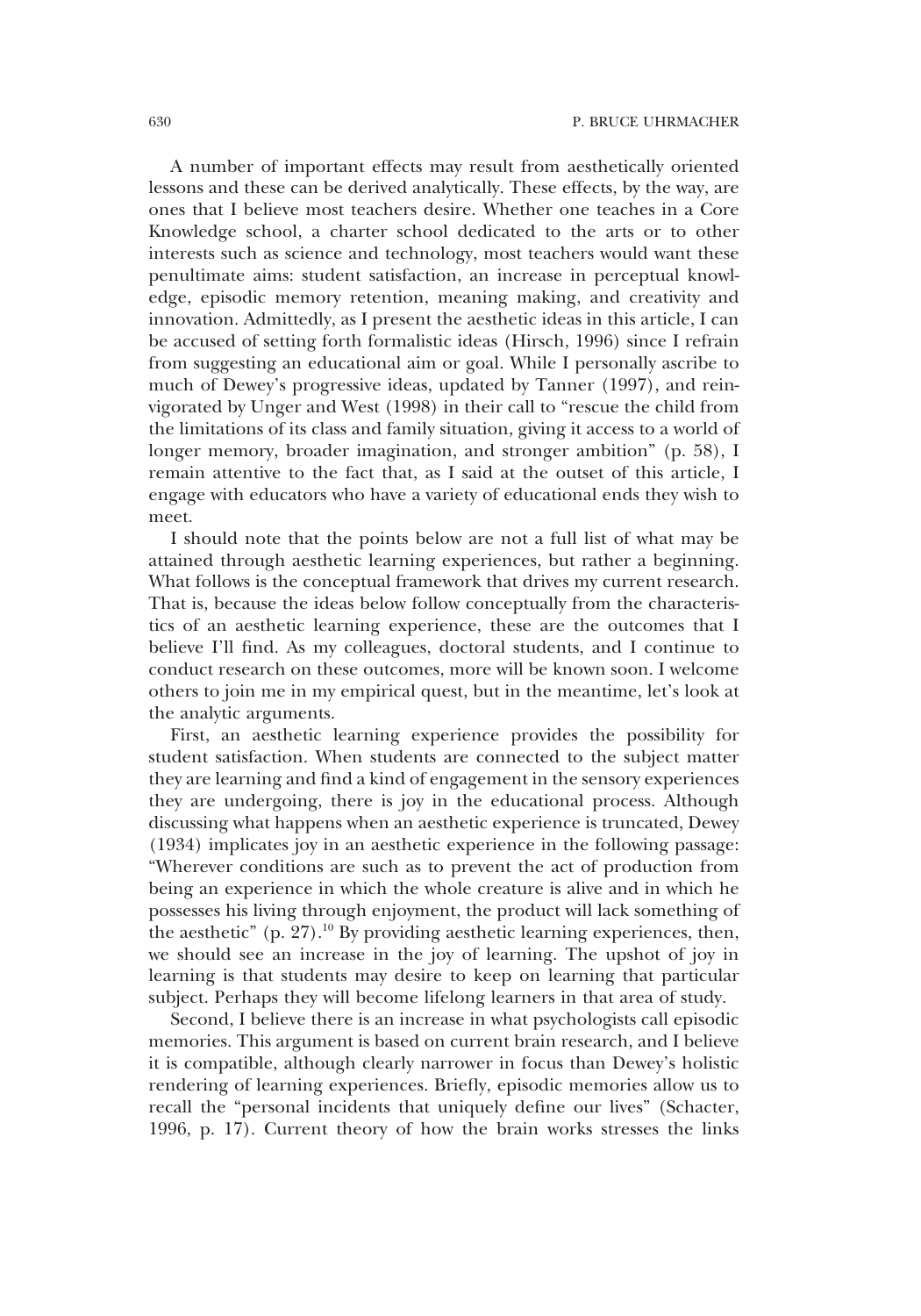among all its components and their interdependence. We naturally experience the world in a multisensory way. This multisensory way of apprehending the world promotes long-term memory. Long-term memories are really permanent structural changes in neurons that promote activation of other neurons that were a part of some sensory experience. Repeated, intense stimulation brings about these changes. This activation can come from the eyes, ears, nose, or any of the senses. The more senses directly involved in the activation, the stronger and longer brain neurons are stimulated and the more endurable are the memories (Kandel, 2007). An event that produces strong visual, auditory, kinesthetic, tactile, and olfactory sensations will activate more cortical neurons for a longer time and produce more permanent connections than an event that has strong visual and auditory sensations but weak kinesthetic or tactile ones. The essential reason why some events are remembered better than others is that the better remembered occasions involve more intense and varied sensory experiences and produce more connections among cortical neurons (Mark, 1992). Thus, sensory experiences are crucial for long-term memory.<sup>11</sup> Moreover, in addition to joy in learning, we should also find an increase in episodic memory retention. Subsequently, we may find everything from an increase in standardized test scores to a truly deepened understanding of subject matter, the latter of which is not necessarily reflected in the former.

Third, there ought to be an increase in what we might call perceptual knowledge. There is a direct link between perceptivity and the building of concepts and facts. This argument has been elaborated by Rudolph Arnheim (1989) as well as Eisner (1994b). In short, the more one sees, the more one is able to make fine-grained distinctions. The more one distinguishes, the more one comes to know—literally. Someone who "recognizes" that grass is green knows little of the variety of greens found in a blade of grass. By seeing and looking—really perceiving—one comes to know that a blade of grass is made of a variety of shades of green as well as brown, yellow, and perhaps even blue. Perceptivity provides for discrimination, which allows for an increase in knowledge through subtle distinctions. We might refer to this kind of knowledge as perceptual. We witnessed an example of this in Claire's classroom with the ice-cream activity. Claire's students knew much more about the sensory qualities of space ice cream having undergone an activity that required them to pay attention.

A fourth outcome from aesthetically oriented learning experiences is meaning making. Meaning making refers to the idea that students have found some value in what they have learned that has personal consequences. Aesthetic experiences expand our horizons and can contribute meaning and worth to future experiences. Meaning making refers to the idiosyncratic stamp a student puts on the subject matter being learned. Meaning making also refers to the idiosyncratic stamp a student puts on the subject matter being expressed (Eisner, 1998). That is, we usually ask what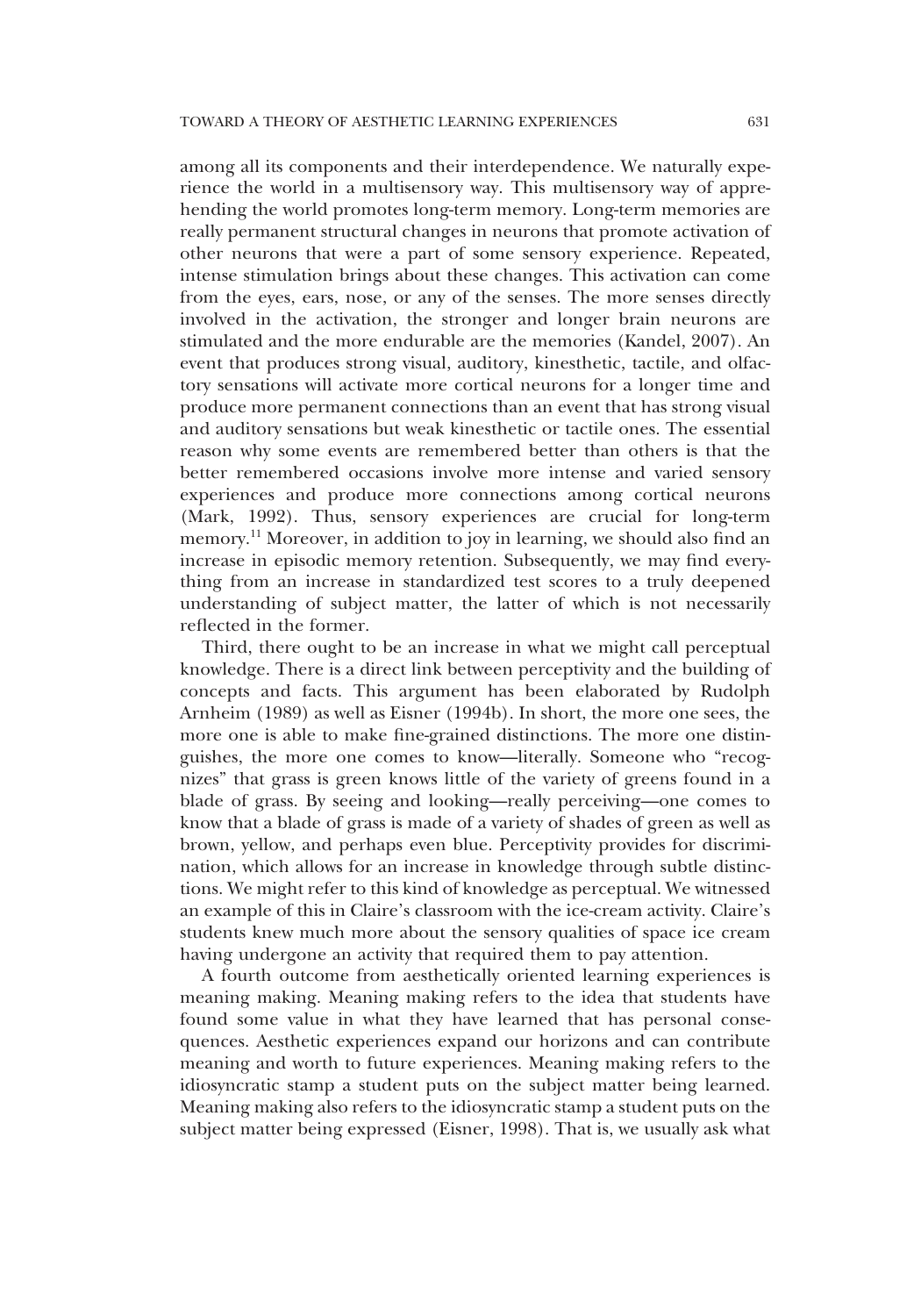can the subject contribute to the child, but we often forget to inquire as to what the child can contribute to the subject matter. Such meaning making is enhanced through activities that involve connections, risk, and imagination. One must first find the subject matter interesting. The student must find a connection with it. Second, the student needs to work the subject matter—transform it, which involves both risk and imagination. The risk may be low level, but it comes into play in the sense that one must take a chance particularly when expressing the newly realized meaning. The potential outcome of meaning making is finding greater relevance in the material being taught.

Finally, aesthetic experiences provide for the possibility of creativity and innovation, two qualities stressed as being useful—in fact arguably, mandatory—in the work world (Pink, 2006).<sup>12</sup> By creativity I mean that one is able to bring forth something new for the person who is doing the creative work. Creativity should be seen from a personally referenced criterion. The creative work does not need to be seen as new for the world, but new for the person undergoing the process. By innovation, I mean that one brings something new into the world. To be creative, one needs to be imaginative. Imagination, as we saw earlier, refers to the fact that one has the internal abilities to mess about, channel, or manipulate ideas or qualities. Creative people are imaginative, but imaginative people are not necessarily creative. Some people have an active inner life but cannot bring it out into the world. Therefore, while the theme of imagination alone may not lead to creativity, the themes of imagination and risk taking combined are more likely to encourage creativity.

## **CONCLUSION**

The more a teacher is able to encourage a classroom community that embraces these themes, the more likely it will be that the students, and the teacher, grow from the experience. *Active engagement, sensory experience, connections, imagination, perceptivity,* and *risk taking* are conditions that encourage aesthetic experiences. It is these experiences that seem to support deep engagement as well as memory retention, an increase in knowledge, student satisfaction, meaning making and creativity. Connecting the dots, of course, is the research agenda that needs to be done. I have shown the relationships analytically. Now we need empirical studies examining whether these themes do indeed lead to these potential outcomes. Moreover, conceptually speaking we still need to examine several analytical relationships. First, are all of these themes equally important or are some more significant than others? In addition, what is the relationship between reflection and the aesthetically oriented activities? Is reflection part of the activity or something that comes afterward? At the moment, I believe it is the latter. Also, I have not discussed the importance of the classroom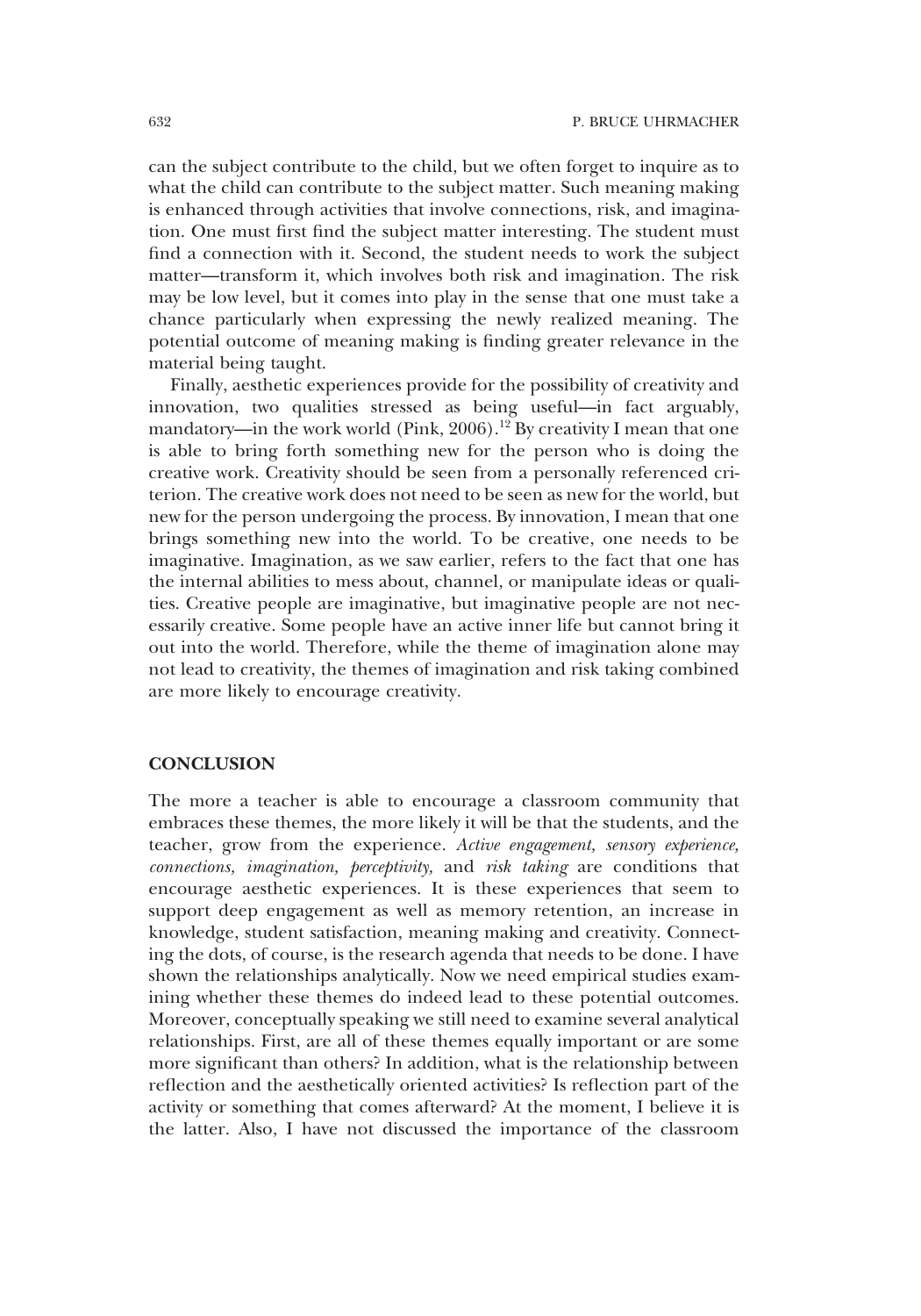culture in setting up the possibility for these aesthetically oriented activities. In fact, the sociocultural perspectives that stem from Dewey's ideas deserve examination. Imagination and perception have collective, social, or cultural dimensions. These could be explored.

Dewey (1934) believed that students need to be actively involved in their education, and he encouraged educators to ensure that situations encouraged growth. It is therefore imperative, regardless of what the ultimate goals a school or district embrace, that educators recognize and take advantage of these themes, as they can enliven and enrich the classroom experience.

#### **ACKNOWLEDGMENTS**

I wish to thank Nel Noddings who commented on an earlier version of this article and Christy Moroye who commented on several versions. Also, thanks to my students at the University of Denver who have provided a community of scholarship, practice, and imagination.

### **NOTES**

- 1. "Borrowing" ideas and strategies depends on understanding the context from which an idea initiates and the motivating rationale behind it and knowing how the idea will play out in its new context, which includes awareness of aesthetic preferences (Uhrmacher, 1997).
- 2. My aim is to examine Dewey's notion of an aesthetic experience and this text, which is Dewey's most "systematic consideration of the arts" (Jackson, 1998, p. xi) does so quite well. For those interested in a synthesis of Dewey's ideas on the arts generally from his various writings over the years, including *Art as Experience*, see Jackson's (1998) *John Dewey and the Lessons of Art*.
- 3. Dewey characterized experience in other ways, including metaphysical ones, but these will not be examined here (see Bernstein, 1966).
- 4. A better metaphor might have been "play," but in this article I stick with the term "work" because I believe Dewey was pointing out that an aesthetic experience is not to be taken lightly—it involves effort. Play, of course, can be seen as serious business, but this point must be saved for another time.
- 5. Dewey's influence on Csikszentmihalyi and Robinson is debatable, but I believe their "interactionist" approach to aesthetics is similar to Dewey's.
- 6. Csikszentmihalyi and Robinson use the term *perceptual*, but to avoid confusion with the themes of perceptivity and sensory experience, I use *sensorial*.
- 7. One could argue that aesthetic learning experiences as I describe them lead to engagement because of the theme of active engagement alone. But I believe that active engagement requires the other themes to provide "deep" or aesthetic engagement.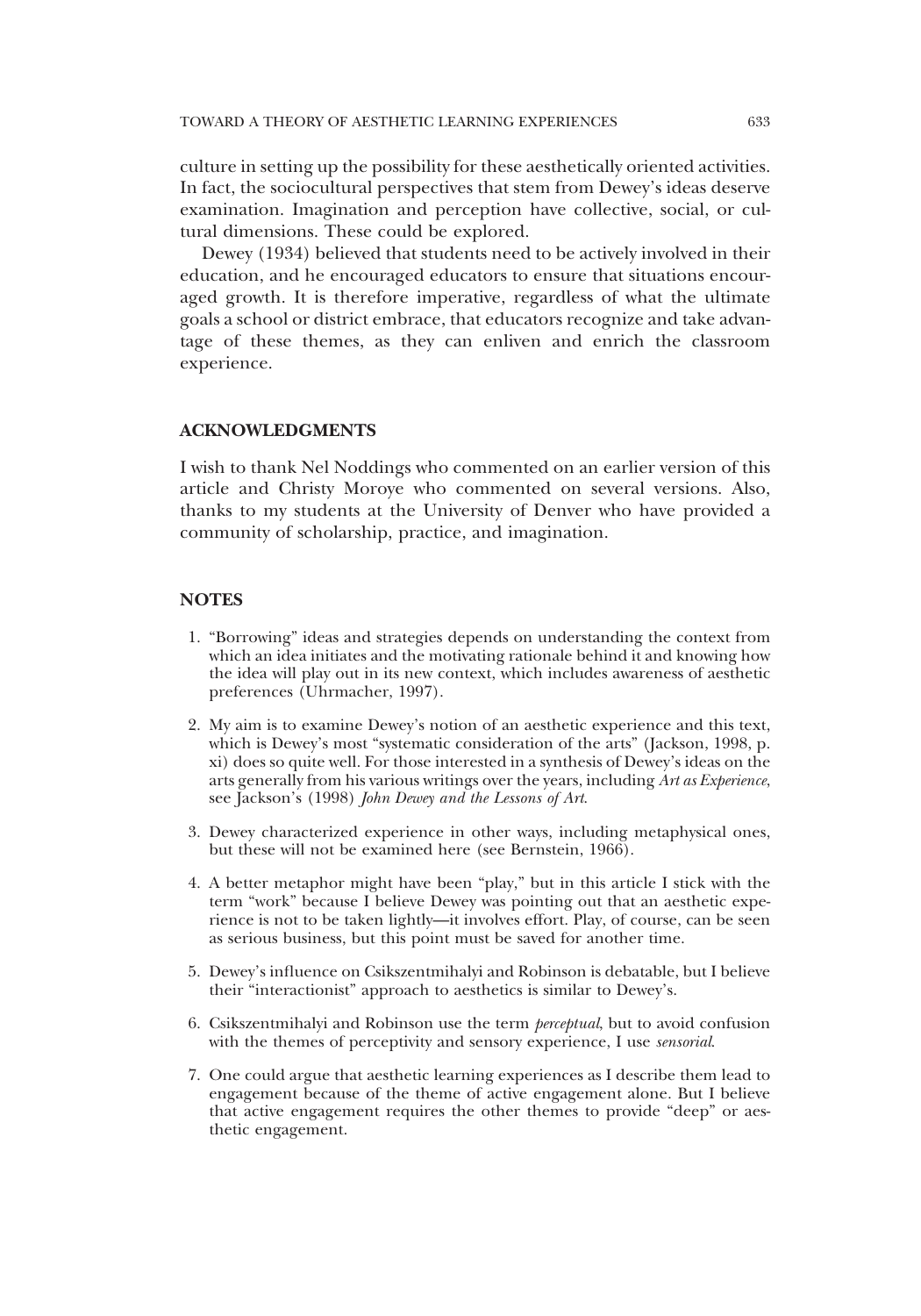- 8. For present purposes it is not important that Coleridge (1817/1983, p. 305) used this term to refer to a mode of memory.
- 9. The name "Claire" is a self-chosen pseudonym by the teacher.
- 10. Dewey discusses negative aesthetic experiences briefly. But his frequent use of terms such as *joy* and *satisfying* in relation with aesthetic experiences certainly suggests that he is much more concerned with positive ones. Admittedly, I am more concerned with joyful learning experiences.
- 11. Thanks to Marty Tombari for helping me understand current research in brain theory and how it supports aesthetic education.
- 12. Sir Ken Robinson (2006) distinguishes creativity (the process of having original ideas) from innovation (putting ideas into practice).

#### **REFERENCES**

- Aguirre, I. (2004). Beyond the understanding of visual culture: A pragmatist approach to aesthetic education. *International Journal of Art & Design Education*, *23*(3), 256–269.
- Alexander, T. M. (1987). *John Dewey's theory of art, experience and nature: The horizons of feeling*. Albany: State University of New York Press.
- Arnheim, R. (1989). *Thoughts on art education* [Mimeo]. Los Angeles: J. Paul Getty Center for Education in the Arts.
- Augustine, S., & Zoss, M. (2006). Aesthetic flow experience in the teaching of preservice language arts teachers. *English Education*, *39*(1), 72–95.
- Baumgarten, A. (1954). *Reflections on poetry*. (K. Aschenbrenner & W. B. Holther, Trans.). Berkeley: University of California Press. (Original work published 1735)
- Bernstein, R. J. (1966). *John Dewey*. Washington, DC: Washington Square Press.
- Booyeun, L. (2004). Aesthetic discourses in early childhood settings: Dewey, Steiner, and Vygotsky. *Early Child Development and Care*, *174*(5), 473–486.
- Coleridge, S. T. (1983). *Biographia literaria* (J. Engell & W. J. Bate, Eds.). Princeton, NJ: Princeton University Press. (Original work published 1817)
- Connelly, F. M. (Ed.). (2008). *The Sage handbook of curriculum and instruction*. Los Angeles: Sage.
- Cuban, L. (1993). *How teachers taught: Constancy and change in American classrooms 1890–1990*. New York: Teachers College Press.
- Csikszentmihalyi, M., & Robinson, R. (1990). *The art of seeing: An interpretation of the aesthetic encounter*. Malibu, CA: John Paul Getty Trust.
- Dewey, J. (1934). *Art as experience*. New York: Perigee Books.
- Dewey, J. (1938). *Experience and education*. New York: Collier Books.
- Duckworth, E. (2006). "*The having of wonderful ideas" and other essays on teaching and learning* (3rd ed.). New York: Teachers College Press.
- Eisner, E., & Powell, K. (2002). Art in science? *Curriculum Inquiry*, *32*(2), 131–159.
- Eisner, E. W. (1985). "Aesthetic modes of knowing." In E. W. Eisner (Ed.), *Learning and teaching the ways of knowing: 84th yearbook of the National Society for the Study of Education, Part II* (pp. 23–36). Chicago: University of Chicago Press.
- Eisner, E. W. (1994a). *The educational imagination: On the design and evaluation of school programs* (3rd ed.). New York: Prentice Hall.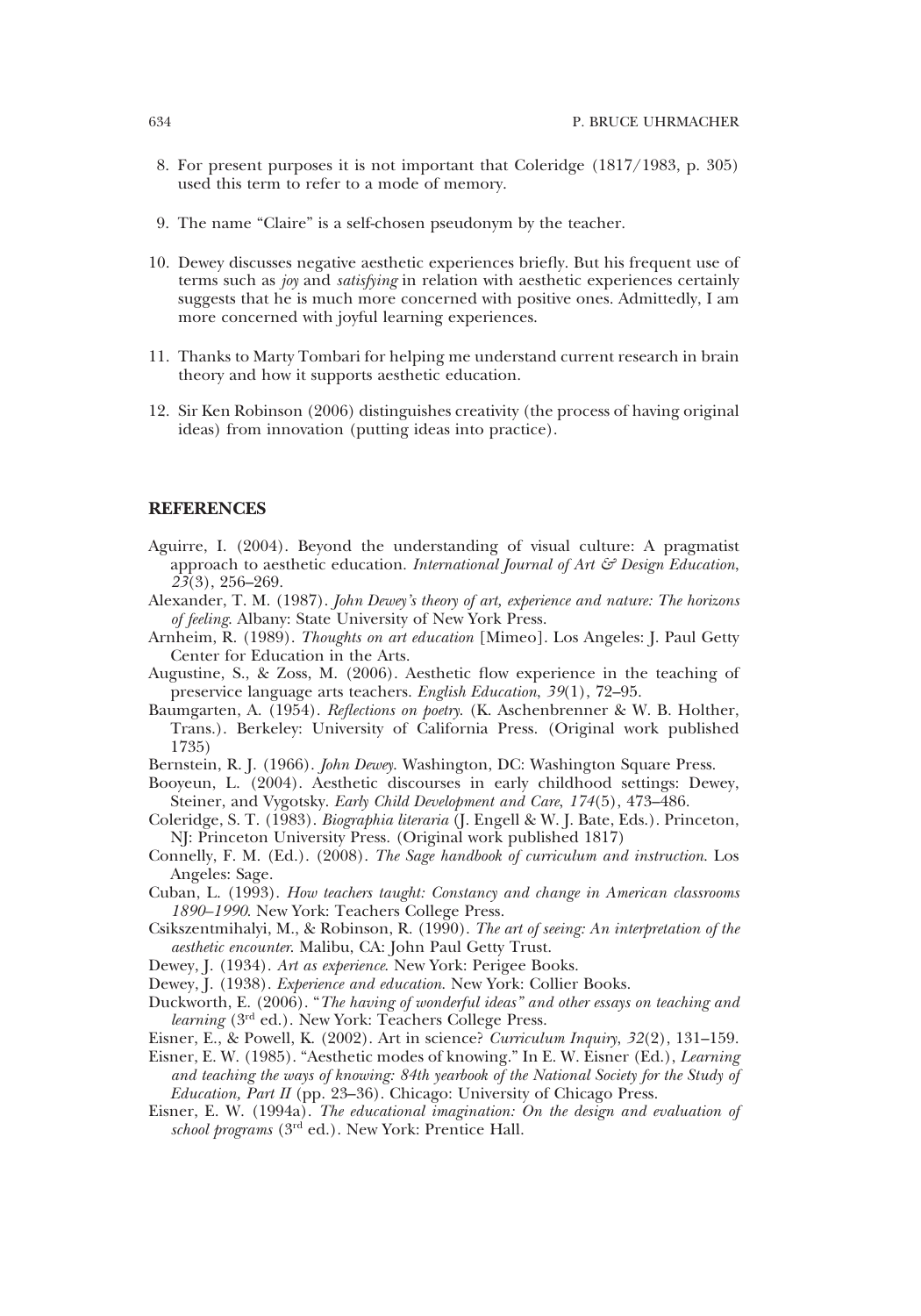- Eisner, E. W. (1994b). *Cognition and curriculum reconsidered*. New York: Teachers College Press.
- Eisner, E. W. (1997). *The enlightened eye: Qualitative inquiry and the enhancement of educational practice*. Columbus, OH: Prentice Hall.
- Eisner, E. W. (1998). *The kind of schools we need*. Portsmouth, NH: Heinemann.
- Eisner, E. W. (2005). Two visions of education. *Teachers College Record*. Retrieved March 11, 2009, from http://www.tcrecord.org ID Number 12234
- Faust, M. (2001). Literary art as experience: A transactional perspective on the interface between scholarship and pedagogy. *Journal of Aesthetic Education*, *35*(3), 37–50.
- Featherstone, H., & Featherstone, J. (2002). "The word I would use is 'aesthetic'": Reading David Hawkins. *For the Learning of Mathematics*, *22*(2), 24–27.
- Fredricks, A. J., Blumenfeld, P. C., & Paris, A. H. (2004). School engagement: Potential of the concept, state of the evidence. *Review of Educational Research*, *94*(1), 59–109.
- Garrison, J. (1997). *Dewey and Eros: Wisdom and desire in the art of teaching*. New York: Teachers College Press.
- Girod, M., Rau, C., & Schepige, A. (2003). Appreciating the beauty of science ideas: Teaching for aesthetic understanding. *Science Education*, *87*, 574– 587.
- Girod, M., & Wong, D. (2002). An aesthetic (Deweyan) perspective on science learning: Case studies of three fourth graders. *Elementary School Journal*, *102*(3), 199–224.
- Goodlad, J. (1984). *A place called school: Prospects for the future*. New York: McGraw-Hill.
- Greene, M. (1978). *Landscapes of learning*. New York: Teachers College Press.
- Greene, M. (1995). *Releasing the imagination: Essays on education, the arts, and social change*. San Francisco: Jossey-Bass.
- Hirsch, E. D. (1996). *The schools we need and why we don't have them*. New York: Anchor.
- Jackson, P. (1998). *John Dewey and the lessons of art*. New Haven, CT: Yale University Press.
- Jakobson, B., & Wickman, P. (2008). The roles of aesthetic experience in elementary school science. *Research in Science Education*, *38*(1), 45–65.
- Kandel, E. R. (2007). *In search of memory: The emergence of a new science of mind*. New York: Norton.
- King, M. B., Newmann, F. M., & Carmichael, D. L. (2009). Authentic intellectual work: Common standards for teaching social studies. *Social Education*, *73*(1), 43–51.
- Mark, R. (1992). *Memory and nerve cell connections*. Oxford: Oxford University Press.
- Meadows, E. (2006). Professional development through teacher inquiry and dialogue: Teachers discuss John Dewey's and their own ideas about education, art, and experience. *Teacher Education and Practice*, *19*(4), 455–471.
- Meyer, U. (Ed.). (1972). *Conceptual art*. New York: E. P. Dutton.
- Moroye, C., & Uhrmacher, P. B. (2009). Aesthetic themes of education. *Curriculum and Teaching Dialogue*, *11*(1–2), 85–101.
- Moroye, C., & Uhrmacher, P. B. (in press). Aesthetic themes as conduits to creativity. In C. Craig (Ed.), *American Teacher Educators' Yearbook*.
- Noddings, N. (2005). *The challenge to care in schools*. New York: Teachers College Press.
- Perlov, H. (1998). *Inspiring change in teacher practice: A qualitative study of an aesthetic education summer institute*. Unpublished doctoral dissertation, University of Denver, Denver.